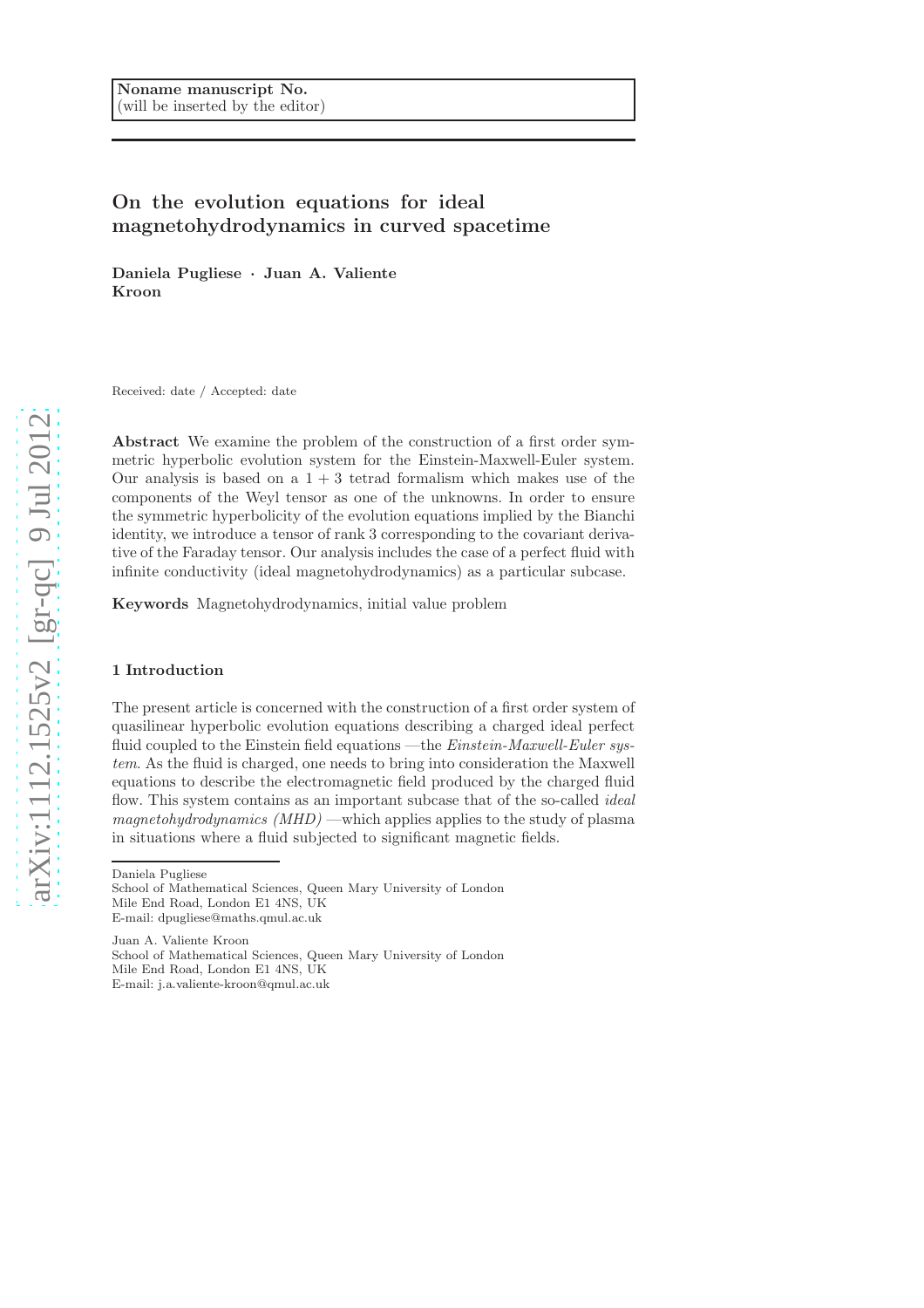As it is well known, General Relativity admits initial value problem formulation whereby one prescribes certain initial data on a 3-dimensional hypersurface, and one purports to reconstruct the spacetime associated to this initial data —a so-called Cauchy problem. The formulation of an initial value problem is a necessary starting point for the construction of numerical solutions to, say, the Einstein-Maxwell-Euler system. The importance of a initial value formulation of the system under consideration is not restricted to numerical considerations, it is also a natural starting point for a wide variety of analytical studies of the qualitative properties of the solutions to the equations. In this article we approach the construction of the evolution equations of the Einstein-Maxwell-Euler system from the point of view of mathematical Relativity. Hence, the amenability of our analysis to analytic considerations takes precedence over numerical considerations of implementability. Examples of qualitative aspects of the solutions to, say, the Einstein-Maxwell-Euler system requiring an suitable initial value formulation are the discussion of local and global existence problems and the analysis of the stability of certain reference solutions. Our initial value formulation of MHD will be used elsewhere to discuss the stability of certain spherically symmetric configurations using the methods of [\[1\]](#page-23-0).

In order to formulate an initial value problem for the Einstein-Maxwell-Euler system, one has to break the covariance of the equations by introducing coordinates and choosing a preferred timelike direction in the spacetime. This choice of coordinates and timelike direction is usually known as a gauge choice. In matter models which contain fluids, there is a natural timelike direction that given by the fluid flowlines. The reasons behind the need of a gauge choice to formulate an initial value problem are technical: the machinery of the theory of partial differential equations does not apply to tensorial objects. As a consequence, the discussion of initial value problems in General Relativity is inherently gauge dependent.

The motivation behind the gauge choice procedure discussed in the previous paragraph is to deduce, from our basic set of (tensorial) equations, a  $closed<sup>1</sup>$  $closed<sup>1</sup>$  $closed<sup>1</sup>$  subsystem of evolution equations which is in what is called *symmet*-ric hyperbolic form —see e.g. [\[2\]](#page-23-1) for precise definitions. This procedure is sometimes called *hyperbolic reduction*. Once a symmetric hyperbolic system of equations has been obtained then the machinery of the theory of hyperbolic equations applies and ensures that for suitable data prescribed on an initial hypersurface, the evolution equations have a local solution (i.e. a solution that exists at least for for a small interval of time) and that the solutions thus obtained is unique. The same theory also ensures that the solutions obtained from the Cauchy problem depend continuously on the values of initial data. An initial value problem with the properties described in the previous paragraph is said to be well-posed. It is important to point out that if a certain reduction procedure does not lead an hyperbolic system, this does not imply

<span id="page-1-0"></span>Closed in this context means that there should be as many equations as unknowns.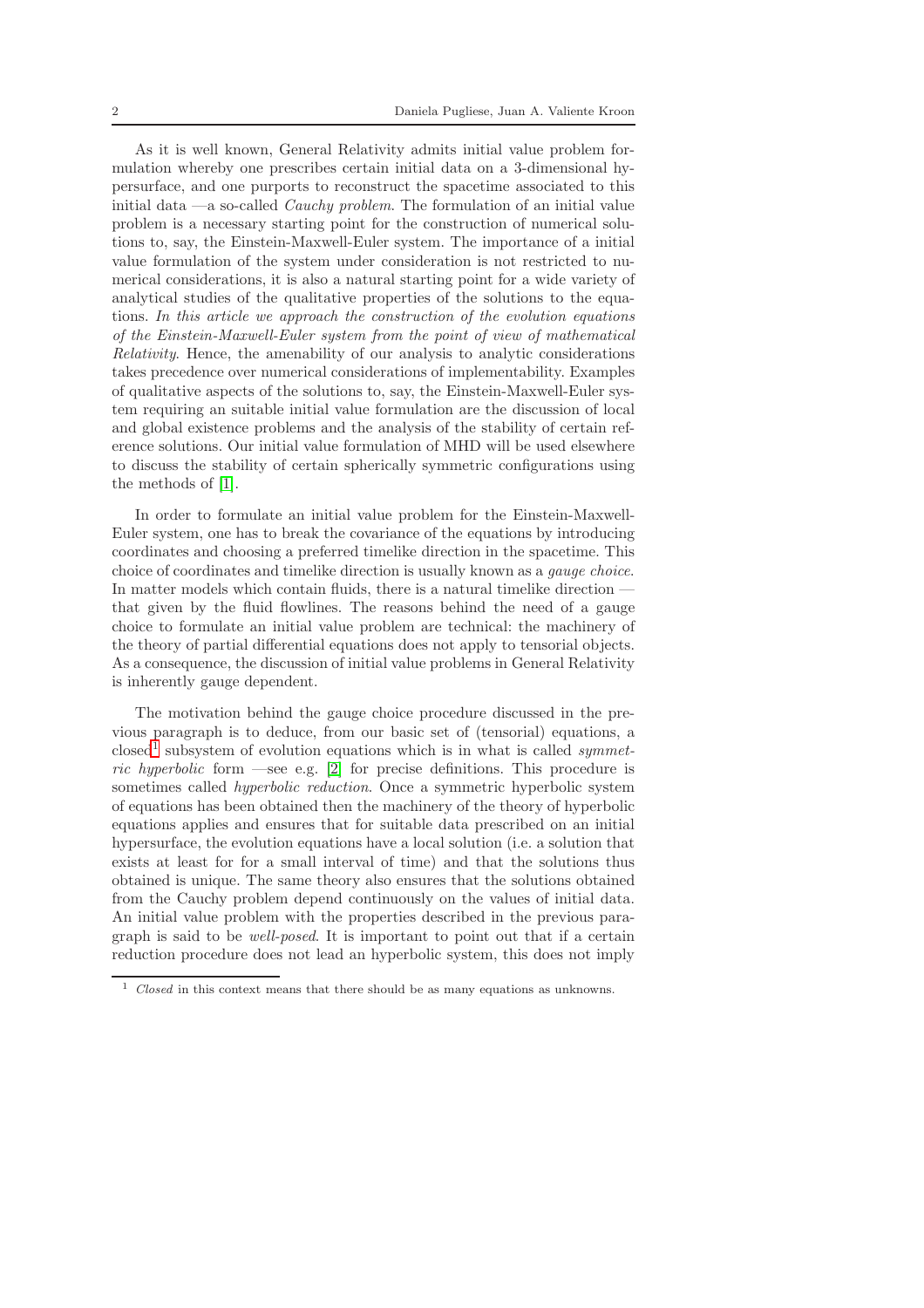that the resulting problem is not well posed —this this would require a much more detailed analysis. Symmetric hyperbolicity is just a necessary condition for well-posedness.

The purpose of the present article is to show that the Einstein-Maxwell-Euler system admits a reduction procedure leading to a system of symmetric hyperbolic evolution equations. This system of equations is of first order. As a consequence of our construction one automatically obtains a local existence and uniqueness result for the system under consideration.

The hyperbolic reduction procedure described in the present article borrows from the discussion of the evolution equations for the Einstein-Euler system by H. Friedrich in  $[3]$  —see also  $[2,4]$  $[2,4]$  and  $[5]$ . In this reference a Lagrangian gauge was used to undertake the hyperbolic reduction and to obtain the desired evolution equations. The term Lagrangian means, in this context, that one uses the flow lines of the fluid to construct the preferred time direction on which the hyperbolic reduction is based. As it will be seen in the main body of the article, this choice has important technical advantages. The central equation in this discussion is the *Bianchi identity*. It provides evolution equations for the components of the Weyl tensor. The addition of electromagnetic interactions to Friedrich's system destroys, in principle, the symmetric hyperbolic nature of the evolution equation as derivatives of the Faraday tensor enter into the principal part of the Bianchi evolution equations. This difficulty can be handled by the introduction of a new field unknown corresponding to the derivative of the Faraday tensor for which suitable field and evolution equations can be obtained —this idea is borrowed from the analysis of the conformal Einstein-Maxwell system of [\[6\]](#page-23-5). The system of equations considered are similar in spirit to those frame formalism equations of [\[7\]](#page-23-6).

The evolution equations for the Einstein-Maxwell-Euler system were first considered from the perspective from the Cauchy problem in [\[8\]](#page-23-7) —see also [\[9\]](#page-23-8). This analysis makes use of a traditional formulation of the Einstein field equations in which the gravitational field is described by the metric tensor, and uses wave coordinates to obtain non-linear wave equations for the metric tensor. In this approach, the resulting evolution system is of mixed order. As a consequence, the so-called Leray theory needs to be used —see [\[9\]](#page-23-8). As pointed out in that reference, a first order formulation of the problem does not necessarily improve the analytic results that can be obtained with a mixed order one. However, first order formulations may be preferred in numerical computations and in the analysis of the motion of isolated bodies —notice, however, the local existence result for isolated bodies consisting of dust (charged and uncharged) given in [\[10\]](#page-23-9) which is based on a mixed order formulation. In any case, to the best of the author's knowledge, there is no frame formulation of the Einstein field equation with is used in current numerical simulations of the Einstein field equations. From our particular point of view, the value of first order formulations of the Einstein-Euler system like the one being used here lies in their amenability to a detailed analysis of their linear and non-linear stability —see [\[11,](#page-23-10)[12\]](#page-23-11). Alternative discussions of the problem of the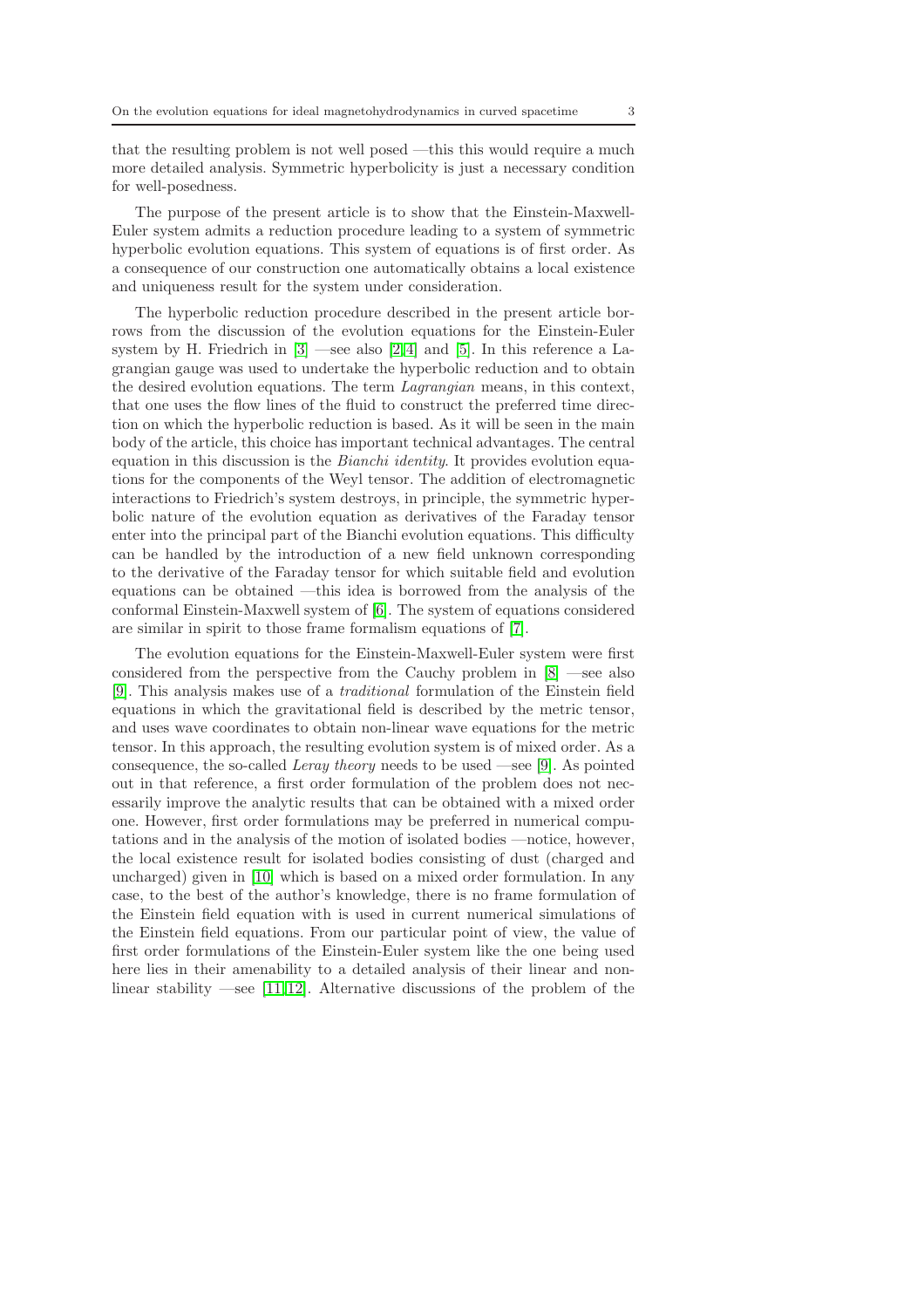well-posedness of the evolution equations of the Einstein-Maxwell-Euler system and of magnetohydrodynamics can be found in, for example, [\[13,](#page-23-12)[14,](#page-23-13)[15,](#page-23-14) [16,](#page-23-15)[17\]](#page-23-16), and [\[18\]](#page-23-17).

There are several formulations of the evolution equations of the Einstein-Maxwell-Euler system geared towards its use in numerical computations. Without the aim of being exhaustive, we notice in particular  $[19, 20, 21]$  $[19, 20, 21]$  $[19, 20, 21]$  $[19, 20, 21]$  —a good point of entry to the extensive literature in this respect is the review [\[22\]](#page-23-21). A peculiarity of the systems given in  $[19,20,21]$  $[19,20,21]$  $[19,20,21]$  is their *explicit use of the con*ditions of ideal magnetohydrodynamics to construct their system. Hence, they may require some modifications if one is to use them to model more general types of electromagnetic fields. The question of the hyperbolicity of these systems is by no means direct and has to be analysed with certain amount of care. In particular the reference [\[19\]](#page-23-18) makes use of an ADM formulation for the Einstein part of the system which is known to have problems concerning hyperbolicity —see e.g. [\[4\]](#page-23-3). This problem has been addressed in [\[20,](#page-23-19)[21\]](#page-23-20) by using a so-called BSSN formulation for the geometric part —see e.g. [\[23\]](#page-23-22) for further details. The BSSN equations are first order in time and second order in the spatial coordinates and are known to satisfy, in the vacuum case, a certain notion of hyperbolicity (strong hyperbolicity) under certain additional conditions —see e.g. [\[24\]](#page-24-0). Local existence and uniqueness of solutions to strong hyperbolic systems follows under some further assumptions —see e.g. [\[25\]](#page-24-1). However, because of the mixed order nature of the system, it is not directly obvious that this hyperbolicity property is preserved if one extends the vacuum Einstein system to the Einstein-Maxwell-Euler one despite the lower order coupling of gravity to the charged fluid. To the best of our knowledge this issue has not been addressed in the literature. A discussion on the caveats of this type of reasoning can be found, for example, in Section 8.5 of [\[25\]](#page-24-1).

It should be pointed out that the evolution equations discussed in the present article are only suited to the discussion of unbounded self-gravitating charged fluids. In order to accommodate an initial boundary value problem, further structure needs to be verified in the equations. For example, it is not known whether our evolution equations are compatible with the class of maximally dissipative boundary conditions used in, say [\[26\]](#page-24-2), to show the wellposedness of the initial boundary problem for the vacuum Einstein field equations. In any case, it is interesting to point out that the analysis of [\[26\]](#page-24-2) makes use of a frame formalism similar to the one used in the present article.

Symmetric hyperbolicity, despite being a technical mathematical notion has a deep physical significance. Moreover, the question of the well-posedness of the evolution equations of the Einstein-Maxwell-Euler system is a problem that touches upon many aspects of current theoretical and numerical analysis of physical phenomena. Particular examples of these systems are given by by accretion disks around compact objects. Due to the complexity of the underlying equations, the analysis of the stability and the shape of disks and flows is often addressed by numerical methods. Further applications of charged perfect fluids in General Relativity can be found in, for example, [\[22,](#page-23-21)[17,](#page-23-16)[27,](#page-24-3)[28\]](#page-24-4).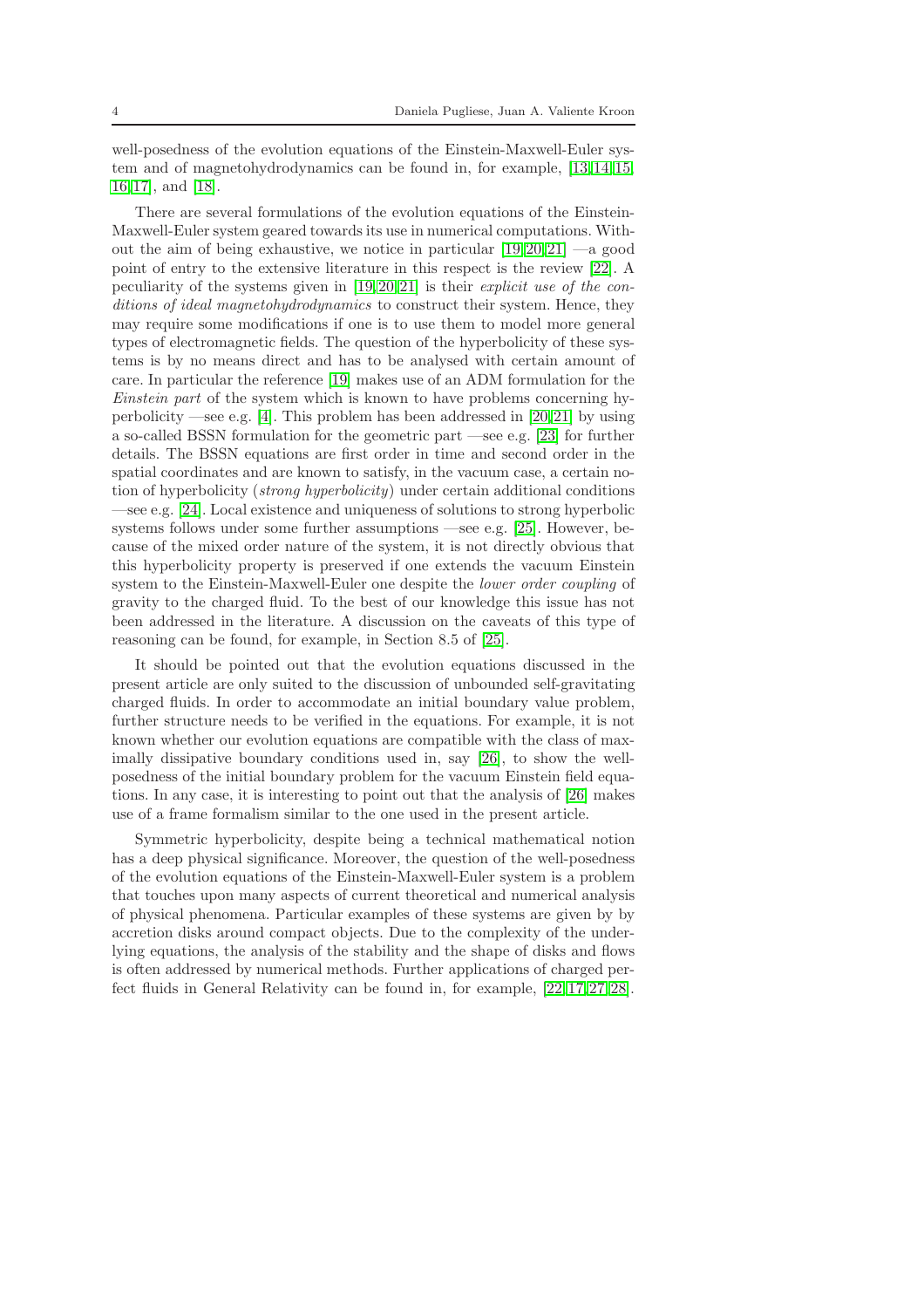Numerical simulations of magnetohydrodynamical systems with astrophysical applications in view have been a topic of interest in recent years —see for example [\[29,](#page-24-5)[30,](#page-24-6)[31,](#page-24-7)[32,](#page-24-8)[33\]](#page-24-9).

The present article is structured as follows: The tetrad formalism used in this article is briefly reviewed in Sec. [2.](#page-4-0) In Sec. [3](#page-6-0) we write and discuss the relativistic equations describing a charged perfect fluid. General remarks concerning the reduction procedure to obtain suitable evolution equations are given in Sec. [4;](#page-11-0) the resulting evolution equations are discussed in Sec. [4.2](#page-12-0) and the subsequent sections. The auxiliary field describing the covariant derivative of the Faraday tensor is presented in Sec. [4.3.](#page-14-0) A summary of the evolution equations is given in Sec. [4.6.](#page-19-0) The case of an infinitely conductive fluid (MHD) is briefly explored in Sec. [4.7.](#page-21-0) Some concluding remarks are given in Sec. [5.](#page-21-1) Finally, in Appendix [A](#page-22-0) we briefly discuss certain issues concerning homentropic flows and their relation to the equation of state of the perfect fluid.

#### <span id="page-4-0"></span>2 Tetrad formalism

As mentioned in the introduction, our discussion of the Einstein-Maxwell-Euler system will be based on a frame formalism. The purpose of the present section is, mainly, to fix the conventions to be used in the rest of the article.

Let  $(M, g_{\alpha\beta})$  denote a spacetime. Our discussion will consider the two possible conventions for the signature of the metric tensor  $g_{\alpha\beta}$ . We introduce frame fields  $\{e_a\}_{a=0,...,3}$  on the spacetime M satisfying  $g_{ab} \equiv g(e_a, e_b)$  $\eta_{ab} = \epsilon \text{ diag}(1, -1, -1, -1)$  and  $\epsilon = \pm 1$  —see [\[34,](#page-24-10)[7\]](#page-23-6). We denote by  $(\omega^a)$  the corresponding *dual basis* (cobasis)<sup>[2](#page-4-1)</sup>. The frame fields  $e_a$  and the cobasis  $\omega^a$ are expressed in terms of a local coordinate basis as

$$
e_a = e_a{}^{\alpha} \partial_{\alpha}, \qquad \omega^a = \omega^a{}_{\alpha} dx^{\alpha}.
$$
 (1)

Thus,

$$
\omega^a{}_{\alpha}e_b{}^{\alpha} = \delta^a{}_b, \qquad \omega^a{}_{\alpha}e_a{}^{\beta} = \delta_{\alpha}{}^{\beta}.
$$
 (2)

The metric tensor and its inverse can be written as can be written in terms of  $\omega^a$  and  $e_a$  as

$$
g_{\alpha\beta} = \eta_{ab}\omega^a{}_{\alpha}\omega^b{}_{\beta}, \qquad g^{\alpha\beta} = \eta^{ab}e_a{}^{\alpha}e_b{}^{\beta}.
$$
 (3)

The coefficients of the commutator of the elements of the tetrad,  $D_{ab}^c$ , are defined by

<span id="page-4-2"></span>
$$
[e_a, e_b] \equiv D_{ab}^{\ \ c} e_c = \left( e_a^{\ \alpha} \partial_\alpha e_b^{\ \beta} - e_b^{\ \alpha} \partial_\alpha e_a^{\ \beta} \right) \partial_\beta. \tag{4}
$$

The connection components (Ricci rotation coefficients),  $\Gamma_b^a{}_c$ , of the tetrad  $e_a$ are defined by the relations

$$
\nabla_a e_b = \Gamma_a^c{}_b e_c, \qquad \nabla_a \omega^b = -\Gamma_a^b{}_c \omega^c. \tag{5}
$$

<span id="page-4-1"></span><sup>&</sup>lt;sup>2</sup> Latin letters  $a$  are the tetrad indices while Greek letters  $\alpha$  denotes the tensorial character of each tensor (spacetime indices). Latin letters  $(i, j, k, q, p)$ , run in  $\{1, 2, 3\}$ , denoting quantities in the tetrad space.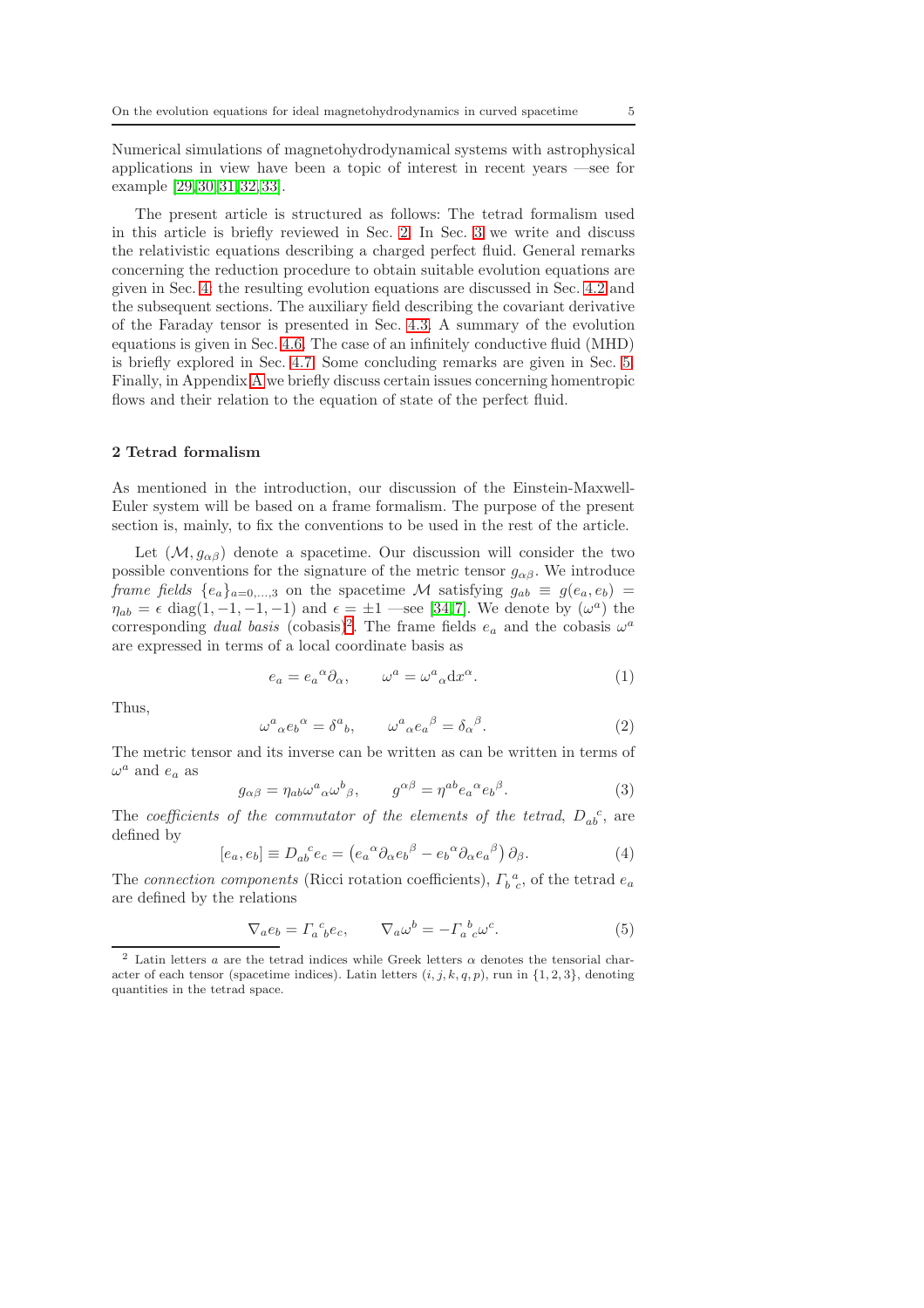In particular, since  $e_a(\eta_{bc}) = 0$ , one has the symmetry  $\Gamma_{a(bc)} = 0$ . The Riemann tensor,  $R^a_{bcd}$ , satisfying the Ricci identity

$$
R^{a}_{\;bcd}\omega_{a} = \nabla_{c}\nabla_{d}\omega_{a} - \nabla_{d}\nabla_{c}\omega_{a} - \nabla_{[c,d]}\omega_{b},\tag{6}
$$

is given in terms of the connection coefficients  $\varGamma_b^{\ a}_{\ c}$  by

<span id="page-5-4"></span>
$$
R^{a}_{bcd} = e_c \left( \Gamma_{d\;b}^{a} \right) - e_d \left( \Gamma_{c\;b}^{a} \right) - \Gamma_{e\;b}^{a} \left( \Gamma_{c\;d}^{e} - \Gamma_{d\;c}^{e} \right) + \Gamma_{c\;e}^{a} \Gamma_{d\;b}^{e} - \Gamma_{d\;e}^{a} \Gamma_{c\;b}^{e}.
$$
 (7)

In the sequel we will make use of the following decomposition of the Riemann tensor

<span id="page-5-3"></span>
$$
R_{abcd} = C_{abcd} + \{g_{a[c}S_{d]b} - g_{b[c}S_{d]a}\},
$$
\n(8)

in terms of the Schouten tensor  $S_{ab}$ 

<span id="page-5-2"></span>
$$
S_{ab} \equiv R_{ab} - \frac{1}{6} R g_{ab},\tag{9}
$$

and the Weyl tensor

$$
C_{abcd} \equiv R_{abcd} + (g_{a[c}R_{d]b} - g_{b[c}R_{d]a}) + \frac{1}{3} R g_{a[c}g_{d]b}.
$$
 (10)

In the previous expressions  $R_{ab} \equiv R^c_{acb}$  denotes the *Ricci tensor* of  $g_{\alpha\beta}$ , and  $R \equiv g^{ab} R_{ab}$  its *Ricci scalar*. The components of the curvature tensor satisfy the Bianchi identity

$$
R^a_{\ b[cd;e]} = 0.\tag{11}
$$

Now, from the contracted Bianchi identities for the *Einstein tensor*,  $G_{ab} \equiv$  $R_{ab} - \frac{1}{2}g_{ab}R$ , satisfying

$$
\nabla^a G_{ab} = 0,\t\t(12)
$$

we infer that

<span id="page-5-0"></span>
$$
F_{abc} \equiv \nabla_d F_{abc}^d = 0,\tag{13}
$$

where  $F_{abcd}$  denotes the so-called Friedrich tensor

<span id="page-5-1"></span>
$$
F_{abcd} \equiv C_{abcd} - g_{a[c} S_{d]b}.
$$
\n(14)

Taking the Hodge dual of Eq. [\(13\)](#page-5-0) with respect to the index pair  $(c, d)$ , we obtain an equation similar to [\(13\)](#page-5-0) for the tensor  $\tilde{F}_{abcd}$  defined by

$$
\tilde{F}_{abcd} \equiv C_{abcd}^* + \frac{1}{2} S_{pb} \epsilon_{acd}^p,\tag{15}
$$

where  $\epsilon_{abcd}$  denotes the components of the *completely antisymmetric Levi Civita tensor* with respect to the frame  $e_a$  and  $C_{abcd}^* \equiv \frac{1}{2} C_{abef} \epsilon_{cd}^{ef}$ .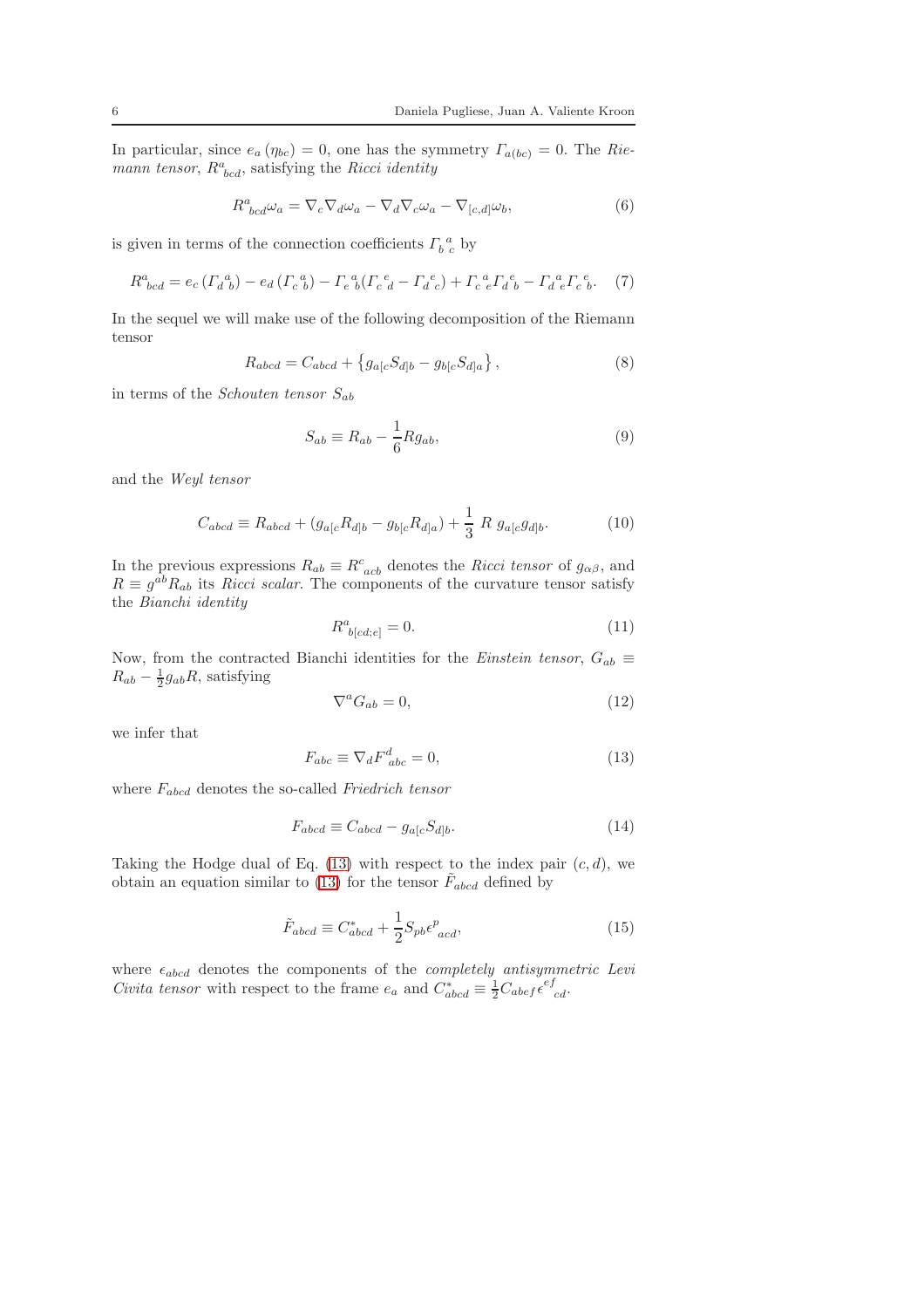#### <span id="page-6-0"></span>3 Ideal magnetohydrodynamics (MHD) in curved spacetime

In this section we introduce the basic equations describing a relativistic charged perfect fluid coupled gravity —the Einstein-Maxwell-Euler system. The notation and conventions used are based on those of [\[3\]](#page-23-2) and [\[27,](#page-24-3)[28\]](#page-24-4).

We start by considering the following *Einstein equations* 

$$
G_{ab} = \kappa T_{ab},\tag{16}
$$

with an energy-momentum tensor,  $T_{ab}$ , which can be split as  $T_{ab} \equiv T_{ab}^{\text{f}} + T_{ab}^{\text{em}}$ where

<span id="page-6-3"></span>
$$
T_{ab}^{\text{f}} = (\rho + p)U_a U_b - \epsilon \, p g_{ab} \tag{17}
$$

is the energy-momentum tensor for an *ideal fluid*, while  $\rho$  and  $p$  are, respectively, the total energy density and pressure as measured by an observer moving with the fluid. The time-like vector field ( $flow\ vector$ )  $U^a$  denotes the normalized future directed 4-velocity of the fluid. It satisfies

<span id="page-6-4"></span>
$$
U^a U_a = \epsilon. \tag{18}
$$

Associated to  $U^a$  we introduce the *projection tensor* 

$$
h_{ab} \equiv g_{ab} - \epsilon U_a U_b,\tag{19}
$$

projecting onto the three dimensional subspace orthogonal to  $U^a$ . Indices are raised and lowered with  $g_{ab}$ . Thus, one has that  $h^a{}_b = \delta^a{}_b - \epsilon U^a U_b$ ,  $h^b{}_a h^a{}_c =$  $h^b{}_c$ , and  $h^a{}_bU_a=0$ .

#### 3.1 The electromagnetic energy-momentum tensor

The tensor  $T_{ab}^{\text{em}}$  denotes the energy momentum tensor of an electromagnetic field:

<span id="page-6-1"></span>
$$
T_{ab}^{\text{em}} = -\epsilon \left( F_{ac} F_b{}^c - \frac{1}{4} F_{cd} F^{cd} g_{ab} \right), \qquad (20)
$$

where  $F_{ab}$  is the *electromagnetic field (Faraday)* tensor. The latter can be split in its *electric part*,  $E_a \equiv F_{ab}U^b$ , and its *magnetic part*,  $B^a \equiv \frac{1}{2} \epsilon^{abcd} U_b F_{cd}$ , with respect to the flow. Indeed, one has that

$$
F_{ab} = \epsilon (2E_{[a}U_{b]} - \epsilon_{abcd}B^c U^d). \tag{21}
$$

Alternatively, the one can write

<span id="page-6-2"></span>
$$
F_{ab} = \epsilon \left( E_{ab} - {}^*B_{ab} \right), \tag{22}
$$

where

$$
E_{ab} \equiv 2E_{[a}U_{b]}, \quad {}^*E_{ab} \equiv \epsilon_{abcd} E^c U^d, \quad B_{ab} \equiv 2B_{[a}U_{b]}, \quad {}^*B_{ab} \equiv \epsilon_{abcd} B^c U^d.
$$
\n(23)

One can readily verify the properties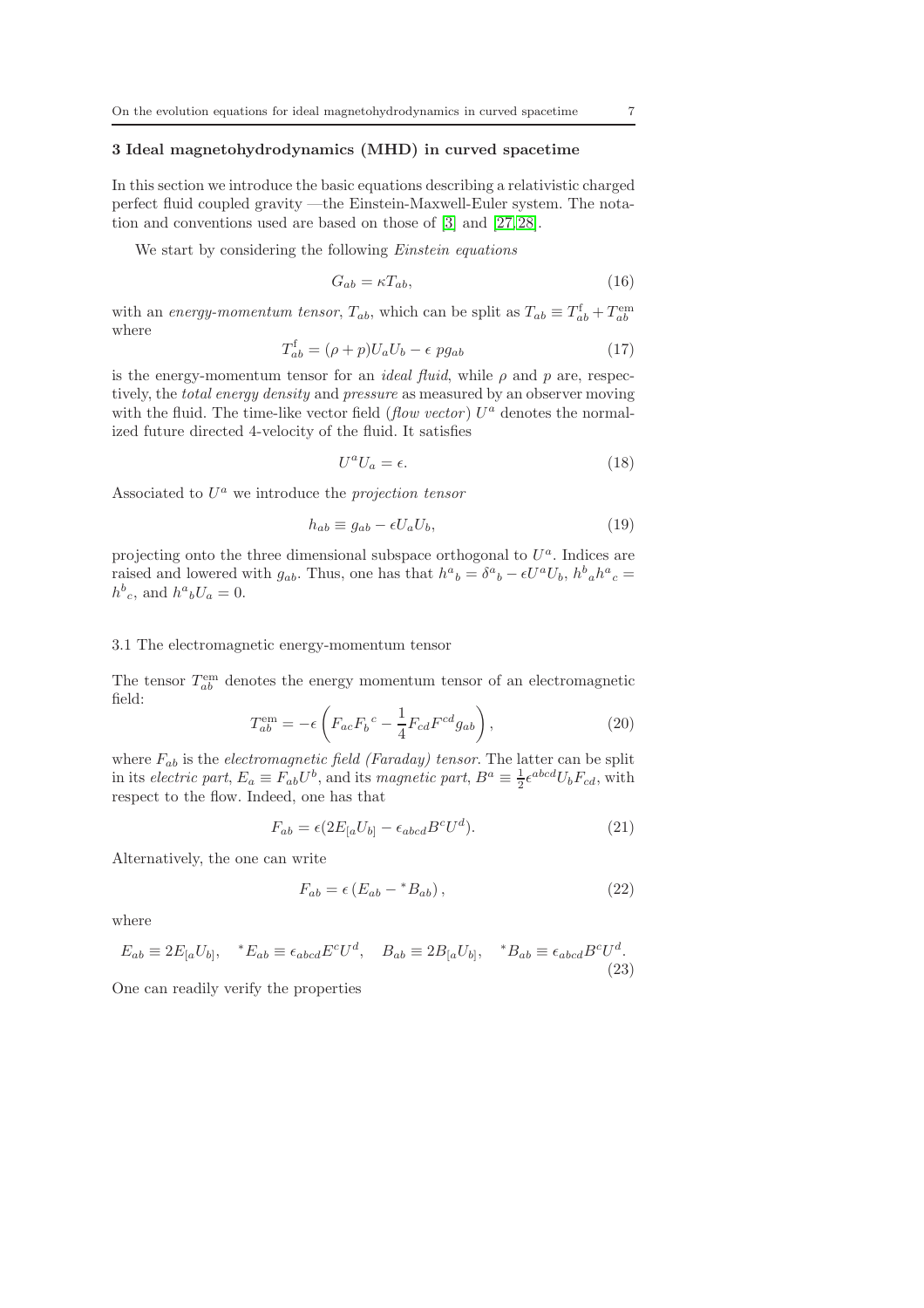$$
B_{ab}U^{b} = \epsilon B_{a}, \quad E_{ab}U^{b} = \epsilon E_{a}, \quad {}^{*}B_{ab}U^{b} = {}^{*}E_{ab}U^{b} = 0, \tag{24}
$$

where, as before,  $*$  denotes the Hodge dual operator. In particular, one has that,<sup>\*\*</sup> $B_{ab} = -B_{ab}$ , so that  ${}^*F_{ab} = \epsilon ({}^*E_{ab} - {}^{**}B_{ab}) = \epsilon ({}^*E_{ab} + B_{ab})$ , with

$$
B_a = {}^*F_{ab}U^b, \quad {}^*F_{ab} = \frac{1}{2} \epsilon_{abcd} F^{cd}, \quad {}^{**}F_{ab} = -F_{ab}.
$$
 (25)

From the decomposition into electric and magnetic parts, one can readily verify that the Faraday tensor has six independent components as these vectors are both spatial —that is,  $E_a U^a = B_a U^a = 0$ . Using the decomposition into electric and magnetic parts, the electromagnetic energy-momentum tensor, Eq. [\(20\)](#page-6-1), can be written as

<span id="page-7-0"></span>
$$
T_{ab}^{\text{em}} \equiv -\frac{\epsilon}{2} U_a U_b (E^2 + B^2) + \frac{h_{ab}}{6} (E^2 + B^2) + P_{ab} - 2\epsilon \mathcal{G}_{(a} U_{b)},\tag{26}
$$

where we have written  $E^2 \equiv E_a E^a$  and  $B^2 \equiv B^a B_a$ , and  $P_{ab}$  denotes the symmetric, trace-free tensor given by

$$
P_{ab} = P_{(ab)} \equiv \frac{h_{ab}}{3} (E^2 + B^2) - (E_a E_b + B_a B_b).
$$
 (27)

Furthermore,

$$
\mathcal{G}_a \equiv \epsilon_{auvd} E^u B^v U^d,\tag{28}
$$

denotes the Poynting vector. Alternatively, one can rewrite Eq. [\(26\)](#page-7-0) in the form

$$
T_{ab}^{\text{em}} = \frac{g_{ab}}{2}(E^2 + B^2) - (E_a E_b + B_a B_b) - 2\epsilon \mathcal{G}_{(a} U_{b)} - \epsilon U_a U_b (E^2 + B^2). \tag{29}
$$

#### 3.2 The Maxwell equations

The Maxwell equations are given by

<span id="page-7-4"></span>
$$
\nabla_{[a}F_{bc]} = 0, \quad \nabla^a F_{ab} = \epsilon J_b. \tag{30}
$$

Using Eq. [\(22\)](#page-6-2) one can rewrite them as

<span id="page-7-1"></span>
$$
\nabla_{[a} (E_{bc}] - {}^{*}B_{bc}]) = 0, \quad \nabla^{a} (E_{ab} - {}^{*}B_{ab}) = J_{b}.
$$
 (31)

The homogeneous Maxwell equation can be rewritten in terms of the Hodge dual of  $F_{ab}$  as

<span id="page-7-2"></span>
$$
\nabla^{a*} F_{ab} = \epsilon \nabla^a \left( {}^* E_{ab} + B_{ab} \right) = 0. \tag{32}
$$

Eq. [\(31\)](#page-7-1) can be further expanded to yield

<span id="page-7-3"></span>
$$
\left(\nabla^b E_b\right) U_a - \dot{E}_a + \nabla^b \epsilon_{abcd} B^c U^d + 2E_{[b} \nabla^b U_{a]} = J_a,\tag{33}
$$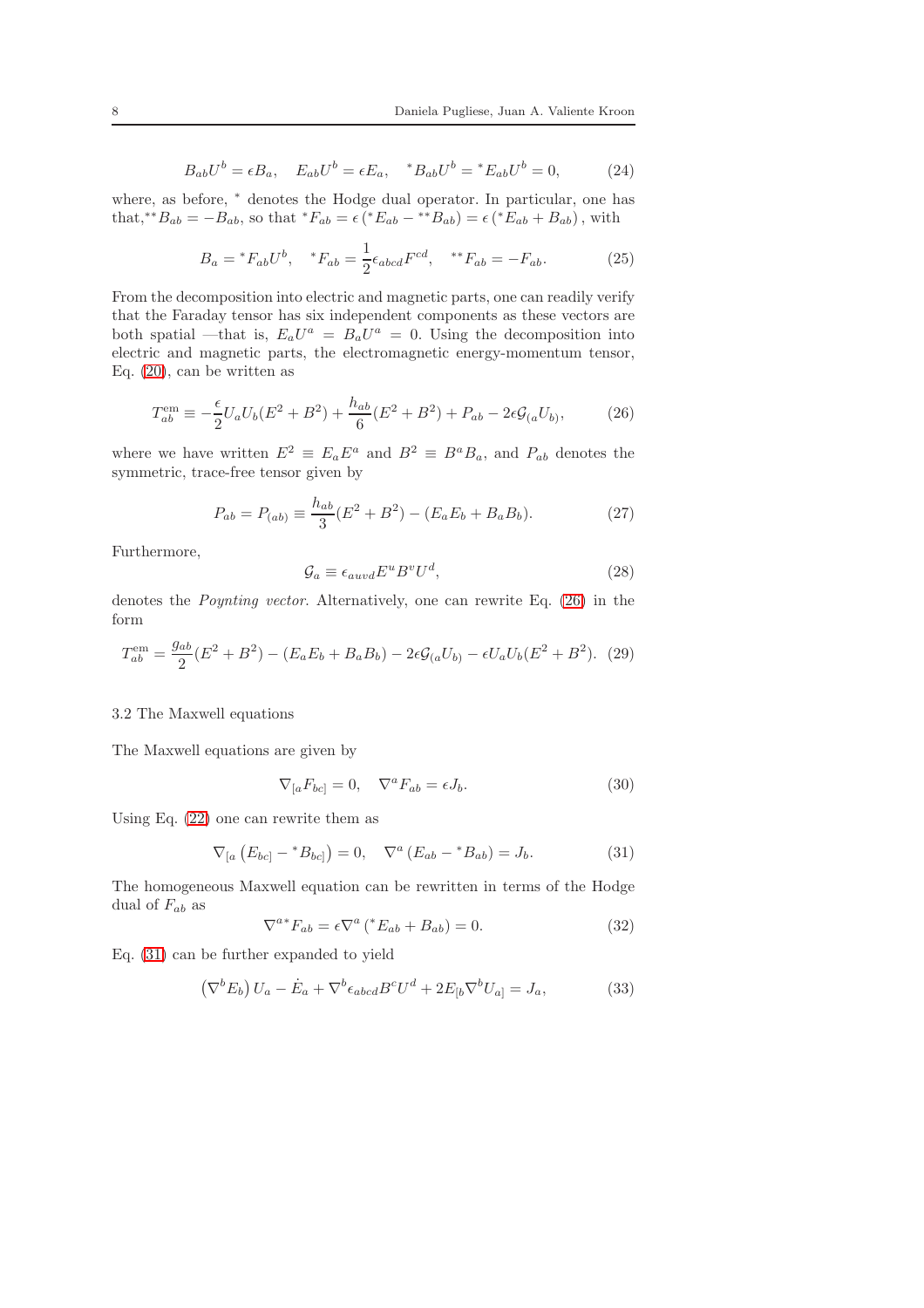where  $\dot{E} \equiv U^a \nabla_a E_b$  stands for the covariant derivative of  $E_a$  along the flow. For Eq. [\(32\)](#page-7-2) a similar computation gives

<span id="page-8-0"></span>
$$
\nabla^{a} \left( \epsilon_{abcd} E^{c} U^{d} + 2B_{[a} U_{b]} \right) = 0. \tag{34}
$$

Projecting Eq. [\(33\)](#page-7-3) along the directions parallel and orthogonal to the flow vector  $U^b$  one obtains the two equations

<span id="page-8-2"></span>
$$
\epsilon \nabla^a E_a + E_b \dot{U}^b - \epsilon_{abcd} U^a B^b \nabla^c U^d = U^b J_b,\tag{35}
$$

$$
\epsilon U_e \epsilon_{abcd} U^b B^c \nabla^a U^d - (\dot{E}_e + \epsilon U_e E^b \dot{U}_b) - \nabla^a (\epsilon_{aecd} B^c U^d) + h^b{}_e E_a \nabla^a U_b - E_e \nabla^a U_a = h^b{}_e J_b,
$$
\n(36)

Projecting Eq.  $(34)$  along the directions parallel and orthogonal to  $U^a$  one obtains

<span id="page-8-3"></span>
$$
\epsilon_{abcd}U^b E^c \nabla^a U^d + \epsilon \nabla^a B_a - U^b \dot{B}_b = 0, \tag{37}
$$

$$
\epsilon_{abcd}h^b{}_f \nabla^a (E^c U^d) + B_a h^b{}_f \nabla^a U_b - h^b{}_f \dot{B}_b - B_f \nabla^a U_a = 0,\tag{38}
$$

where it has been used that  $\nabla_a (E^b U_b) = E_b \nabla_a U^b + U_b \nabla_a E^b = 0.$ 

The electromagnetic current vector  $J^a$  will be split with respect to the flow vector as

<span id="page-8-1"></span>
$$
J^a = \rho_c U^a + j^a,\tag{39}
$$

where  $\rho_c$  denotes the *charge density* and  $j^a$  is the *orthogonally projected con*duction current. Using the decomposition Eq.  $(39)$  in Eqs. $(35)$  and  $(36)$ , one obtains the following propagation equations for the electric and magnetic parts of the Faraday tensor:

<span id="page-8-4"></span>
$$
\dot{E}_{\langle f \rangle} = -2E^a h_{f[a} \nabla_{b]} U^b - \epsilon_{abcd} h^b{}_f \nabla^a (B^c U^d) - j_f, \tag{40}
$$

$$
\dot{B}_{\langle f \rangle} = -2B^a h_{f[a} \nabla_{b]} U^b + \epsilon_{abcd} h^b_{f} \nabla^a (E^c U^d), \tag{41}
$$

and from Eqs.[\(37\)](#page-8-3) and [\(38\)](#page-8-3) the constraint equations

$$
\epsilon D^a B_a = -\epsilon_{abcd} U^b E^c \nabla^a U^d,\tag{42}
$$

$$
\epsilon D^a E_a = \epsilon_{abcd} U^a B^b \nabla^c U^d + \epsilon \rho_c,\tag{43}
$$

where  $\dot{w}_{\langle a \rangle} \equiv h_a^b \dot{w}_b$  denotes the directional covariant derivative along the flow vector (*Fermi derivative*) and  $D_a w_b \equiv h_a^{\mu} h_b^{\nu} \nabla_u w_v$  is the orthogonally projected covariant derivative of a vector. We note that  $\epsilon_{abcd} h_f{}^b \nabla^a (X^c U^d) =$  $-\text{curl}X_f + \epsilon \epsilon_{afcd} U^a X^c \dot{U}^d$ , where  $\text{curl}X_f \equiv \epsilon_{facd} U^d \nabla^a B^c$ .

In the sequel, it will be necessary to specify the form of the conduction current,  $j^a$ . Consistent with *Ohm's law*, we assume a linear relation between the conduction current  $j^a$  and the electric field. More precisely, we set

$$
j^a = \sigma^{ab} E_b,\tag{44}
$$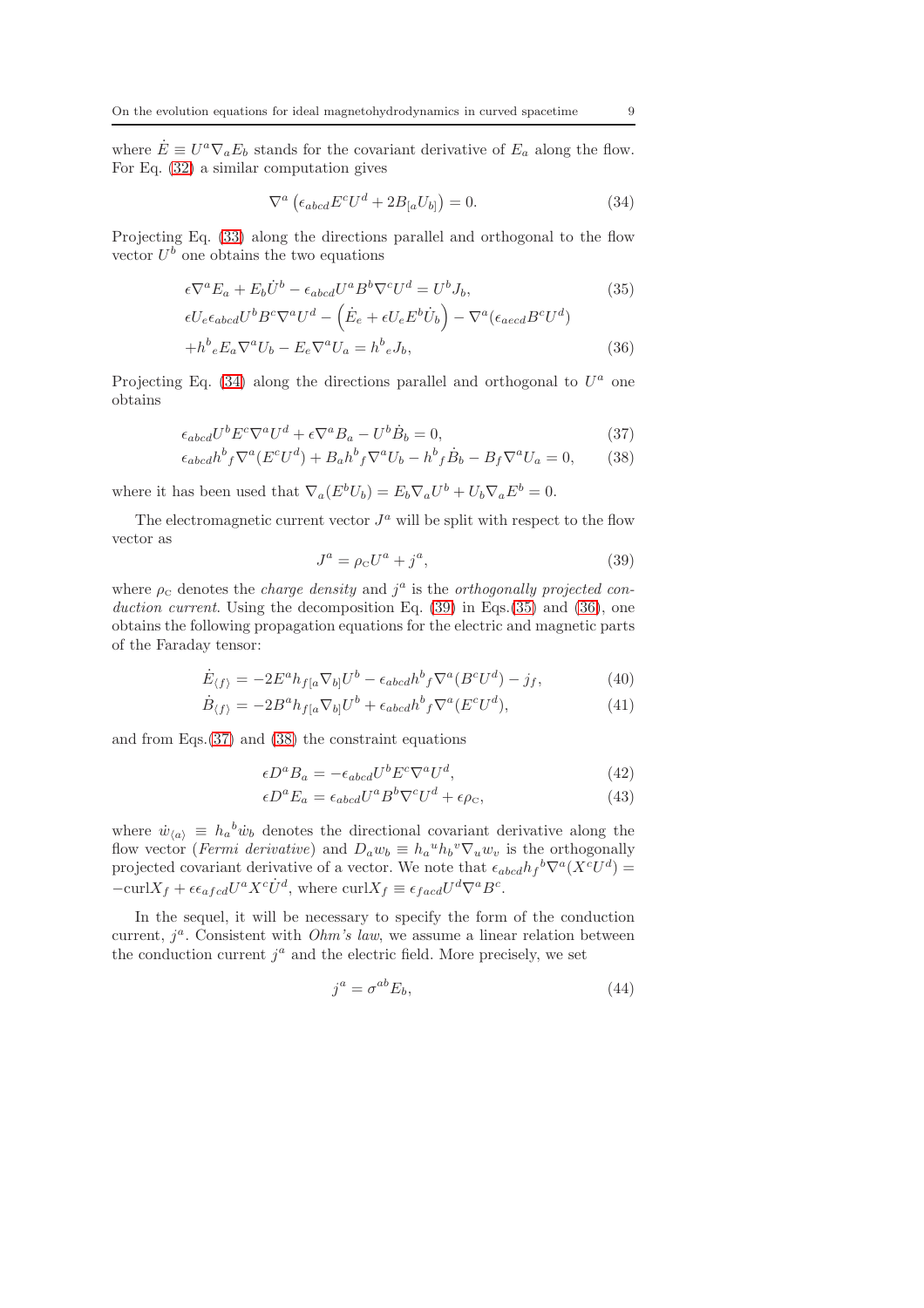where  $\sigma^{ab}$  denotes the *conductivity* of the fluid (plasma). We will restrict our attention to isotropic fluids for which  $\sigma^{ab} = \sigma g^{ab}$ , so that Eq. [\(39\)](#page-8-1) becomes

<span id="page-9-0"></span>
$$
J^a = \rho_c U^a + \sigma E^a,\tag{45}
$$

with  $\sigma$  the *electrical conductivity coefficient*. Ideal MHD is characterised by the condition,  $\sigma \to \infty$  (ideal conductive plasma). It follows from Eq. [\(45\)](#page-9-0) that for this to be the case one requires the constraint  $E_a = 0$ .

#### 3.3 The fluid equations

Form the conservation of the energy-momentum tensor

<span id="page-9-1"></span>
$$
\nabla^a T_{ab} = 0,\t\t(46)
$$

and using Eqs. [\(17\)](#page-6-3) and [\(20\)](#page-6-1) and the Maxwell equation Eq. [\(30\)](#page-7-4) one obtains

$$
\nabla^a T_{ab}^{\text{em}} = -\epsilon \left( \nabla^a F_{ac} \right) F_b^c,\tag{47}
$$

$$
\nabla^a T_{ab}^{\mathbf{f}} = U_b U_a \nabla^a (p + \rho) + (p + \rho) \left[ U_b (\nabla^a U_a) + U_a \nabla^a U_b \right] - \epsilon \nabla_b p. \tag{48}
$$

Therefore, Eq. [\(46\)](#page-9-1) reads:

<span id="page-9-2"></span>
$$
U_b U_a \nabla^a (p+\rho) + (p+\rho) \left[ U_b (\nabla^a U_a) + U_a \nabla^a U_b \right] - \epsilon \nabla_b p - \epsilon \left( \nabla^a F_{ac} \right) F_b^{\ c} = 0. \tag{49}
$$

In what follows, we will consider the projections of [\(49\)](#page-9-2) along the directions parallel and orthogonal to the flow lines of the fluid. Contracting Eq. [\(49\)](#page-9-2) with  $\epsilon U^b$  we obtain the conservation equation

<span id="page-9-3"></span>
$$
U_a \nabla^a \rho + (p+\rho) \nabla^a U_a - U^b F_b{}^c (\nabla^a F_{ac}) = 0,
$$
\n(50)

where the constraint [\(18\)](#page-6-4) has been used. For an ideally conducting fluid, where  $E_a = F_{ab}U^b = 0$ , the last term of Eq. [\(50\)](#page-9-3) is identically zero and the electromagnetic field does not have a direct effect on the conservation equation along the flow lines. Contracting [\(49\)](#page-9-2) with the projector  $h^{bc}$  one obtains the *Euler* equation

<span id="page-9-5"></span>
$$
(p+\rho)U^a \nabla_a U^c - \epsilon h^{bc} \nabla_b p - \epsilon (\nabla^a F_{ad}) F_b{}^d h^{bc} = 0.
$$
 (51)

The later equation can also be written as

<span id="page-9-4"></span>
$$
(p+\rho)U_a\nabla^a U_b + (U_b U^d \nabla_d - \epsilon \nabla_b)p - \epsilon (\nabla^a F_{ad}) (F_b^d - \epsilon F^{ed} U_e U_b) = 0. \tag{52}
$$

In the ideal MHD case the last term of Eq.  $(52)$  is identically zero so that Eq. [\(51\)](#page-9-5) reduces to

$$
(p+\rho)U^{a}\nabla_{a}U^{c}-\epsilon h^{bc}\nabla_{b}p-\epsilon(\nabla^{a}F_{ad})F^{cd}=0.
$$
\n(53)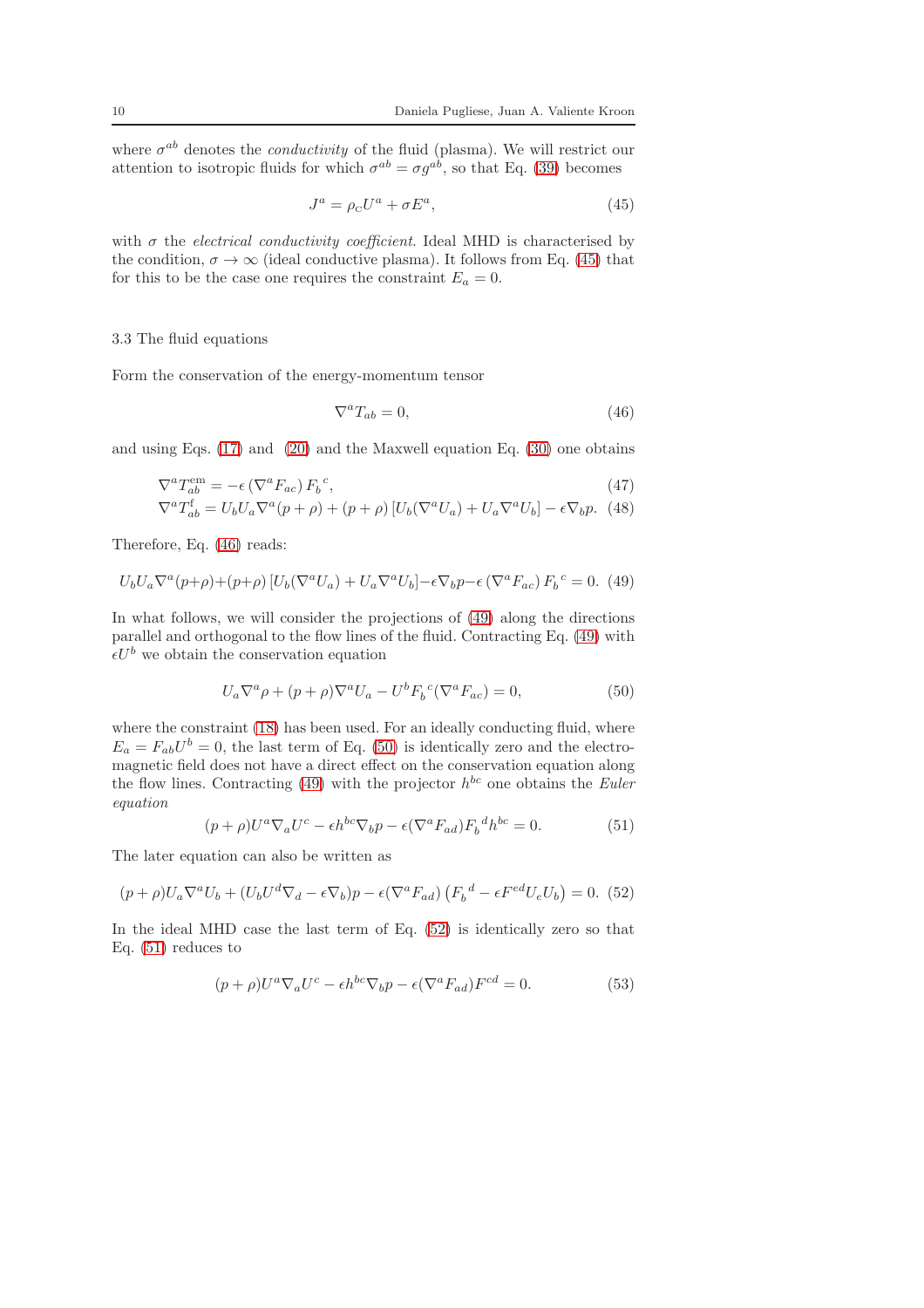#### 3.4 Thermodynamic considerations

Here we consider a *one species particle fluid* (simple fluid). We denote by  $n, s, T$  the particle number density, the entropy per particle and the absolute temperature, as measured by comoving observers. We also introduce the volume per particle, v, and the energy per particle, e, via

$$
v \equiv \frac{1}{n}, \quad e \equiv \frac{\rho}{n}.
$$
\n(54)

In terms of these variables the first law of Thermodynamics,  $de = -pdv + T ds$ , takes the form

<span id="page-10-0"></span>
$$
d\rho = \frac{p+\rho}{n}dn + nTds.
$$
\n(55)

Assuming an equation of state of the form  $\rho = f(n, s) \geq 0$ , one obtains from Eq.  $(55)$  that

<span id="page-10-2"></span>
$$
p(n,s) = n \left(\frac{\partial \rho}{\partial n}\right)_s - \rho(n,s), \quad T(n,s) = \frac{1}{\rho} \left(\frac{\partial \rho}{\partial s}\right)_n.
$$
 (56)

Assuming that  $\partial p/\partial \rho > 0$  we define the speed of sound,  $\nu_s = \nu_s(n, s)$ , by

$$
\nu_s^2 \equiv \left(\frac{\partial p}{\partial \rho}\right)_s = \frac{n}{\rho + p} \frac{\partial p}{\partial n} > 0.
$$
 (57)

Since we are not considering particle annihilation or creation we consider the equation of conservation of particle number:

<span id="page-10-3"></span>
$$
U^a \nabla_a n + n \nabla_a U^a = 0.
$$
 (58)

Combining this equation with Eqs. [\(50\)](#page-9-3) and [\(55\)](#page-10-0) we obtain

<span id="page-10-1"></span>
$$
U^a \nabla_a s = \frac{1}{nT} U^b F_b^c \nabla^a F_{ac}.
$$
\n(59)

In the case of an infinitely conducting plasma, where the last term of Eq. [\(55\)](#page-10-0) vanishes, Eq. [\(59\)](#page-10-1) describes an adiabatic flow —that is,  $U^a \nabla_a s = 0$ , so that the entropy per particle is conserved along the flow lines. A particular case of interest is when s is a constant of both space and time. In this case the equation of state can be given in the form  $p = p(\rho)$ . A further discussion on homentropic flows and barotropic equations of state is provided in Appendix [A.](#page-22-0)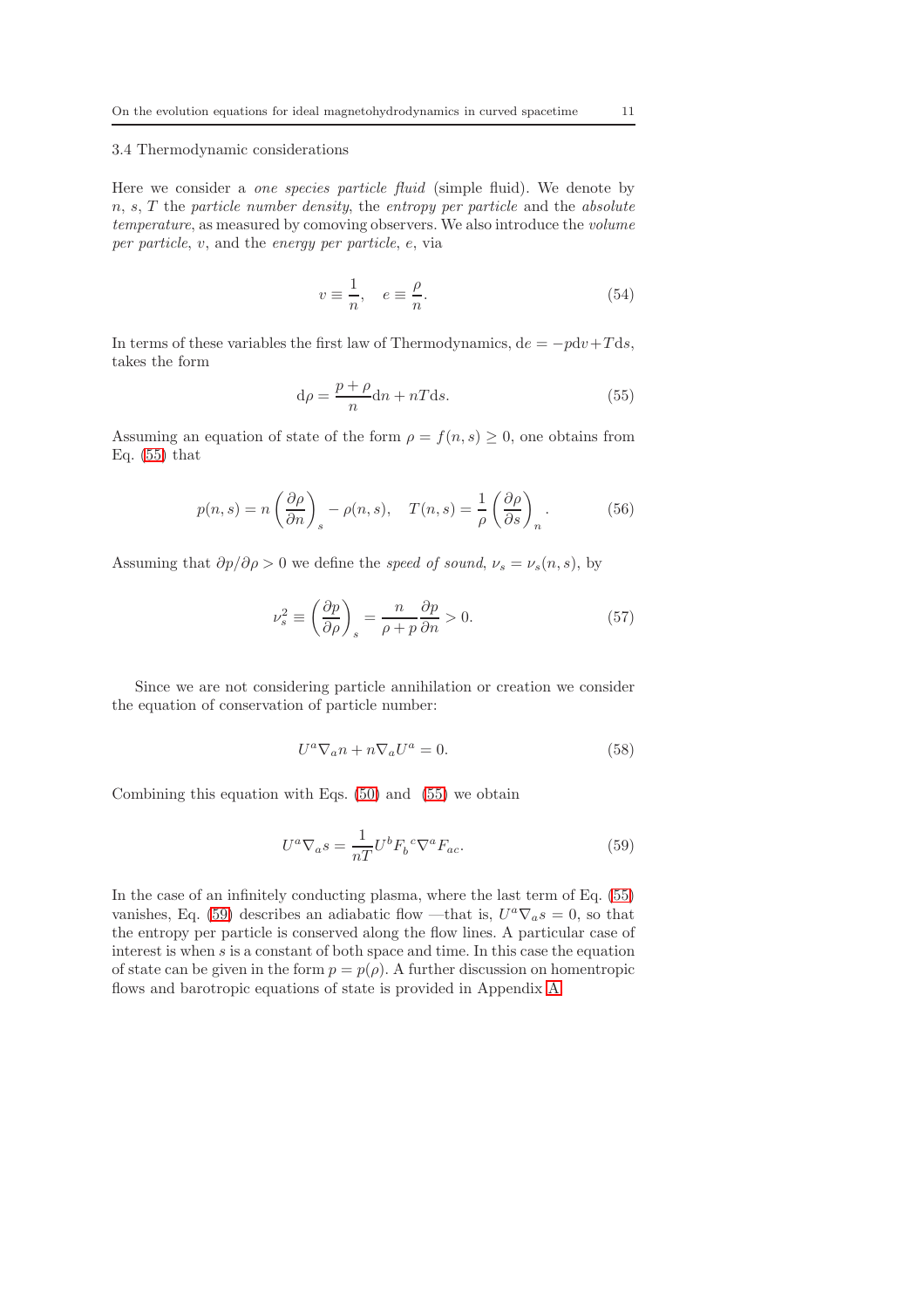## <span id="page-11-0"></span>4 The hyperbolic reduction procedure

#### 4.1 General considerations

Following [\[3\]](#page-23-2), we introduce the notation

$$
N^a \equiv \delta_0{}^a, \quad N \equiv N^a e_a = e_0. \tag{60}
$$

For a given tensor any contraction with  $N$  will be denoted by replacing the corresponding index by N, and the projection with respect to  $h_a{}^b$  will be indicated by a prime. Accordingly, for a tensor  $T_{abc}$  one writes

$$
T'_{aNb} \equiv T_{mpq}h_a{}^m N^p h_b{}^q. \tag{61}
$$

Introducing the notation  $\epsilon_{abc} = \epsilon'_{Nabc}$ , where  $\epsilon_{0123} = 1$ , we obtain the decomposition

$$
\epsilon_{abcd} = 2\epsilon \left( N_{[a} \epsilon_{b]cd} - \epsilon_{ab[c} N_{d]} \right). \tag{62}
$$

Given a spatial tensor  $T_{a_1\cdots a_p} = T'_{a_1\cdots a_p}$  we define the spatial covariant derivative

$$
\mathcal{D}_a T_{a_1 \cdots a_p} = h_a{}^b h_{a_1}{}^{b_1} \cdots h_{a_p}{}^{b_p} \nabla_b T_{b_1 \cdots b_p}.
$$
\n(63)

One has, in particular, that  $\mathcal{D}_a h_{bc} = \mathcal{D}_a \epsilon_{bcd} = 0$ .

For convenience, we introduce the tensors

<span id="page-11-3"></span>
$$
a^a \equiv N^b \nabla_b N^a, \quad \chi_{ab} \equiv h_a^c \nabla_c N_b, \quad \chi \equiv h^{ab} \chi_{ab}.
$$
 (64)

In terms of these we can write

$$
\nabla_a N^b = \epsilon N_a a^b + \chi_a^b, \quad a^a = h_b{}^a T^b_{00}, \quad \chi_{ab} = -\epsilon h_a{}^c h_b{}^d T^0_{\phantom{0}cd}.
$$
 (65)

Key for our subsequent discussion will be the decomposition of the Weyl tensor on terms of its *electric*,  $\hat{E}_{ab} \equiv C'_{NaNb}$ , and *magnetic* parts,  $\hat{B}_{ab} =$  $C^*'_{NaNb}$ , with respect to  $N_a$  given by

<span id="page-11-1"></span>
$$
C_{abcd} = 2\epsilon (l_{b[c}\hat{E}_{d]a} - l_{a[c}\hat{E}_{d]b}) - 2(N_{[c}\hat{B}_{d]p}\epsilon_{ab}^{p} + N_{[a}\hat{B}_{b]p}\epsilon_{cd}^{p})
$$
(66)

where  $l_{ab} \equiv h_{ab} - \epsilon N_a N_b$ . From the Bianchi identity Eq. [\(13\)](#page-5-0) for the tensor  $F_{abcd}$  we obtain the decomposition

$$
F_{abc} = N_a (F'_{NbN} N_c - F'_{NcN} N_b) - 2\epsilon F'_{aN[b} N_{c]} + \epsilon N_a F'_{Nbc} + F'_{abc},
$$
 (67)

from where it follows that

<span id="page-11-2"></span>
$$
\epsilon F'_{aNb} = \mathcal{L}_N F'_{NaNb} + \epsilon \mathcal{D}^c F'_{caNb} - a^c (F'_{Nacb} + F'_{caNb}) + \epsilon a_a F'_{NNNb} \n- \epsilon \chi^{cd} F'_{cadb} - \chi_a^c F'_{NCNb} - \chi_b^c F'_{NaNc} + \chi^c{}_a F'_{cNNb} + \chi F'_{Na} \sqrt{68})
$$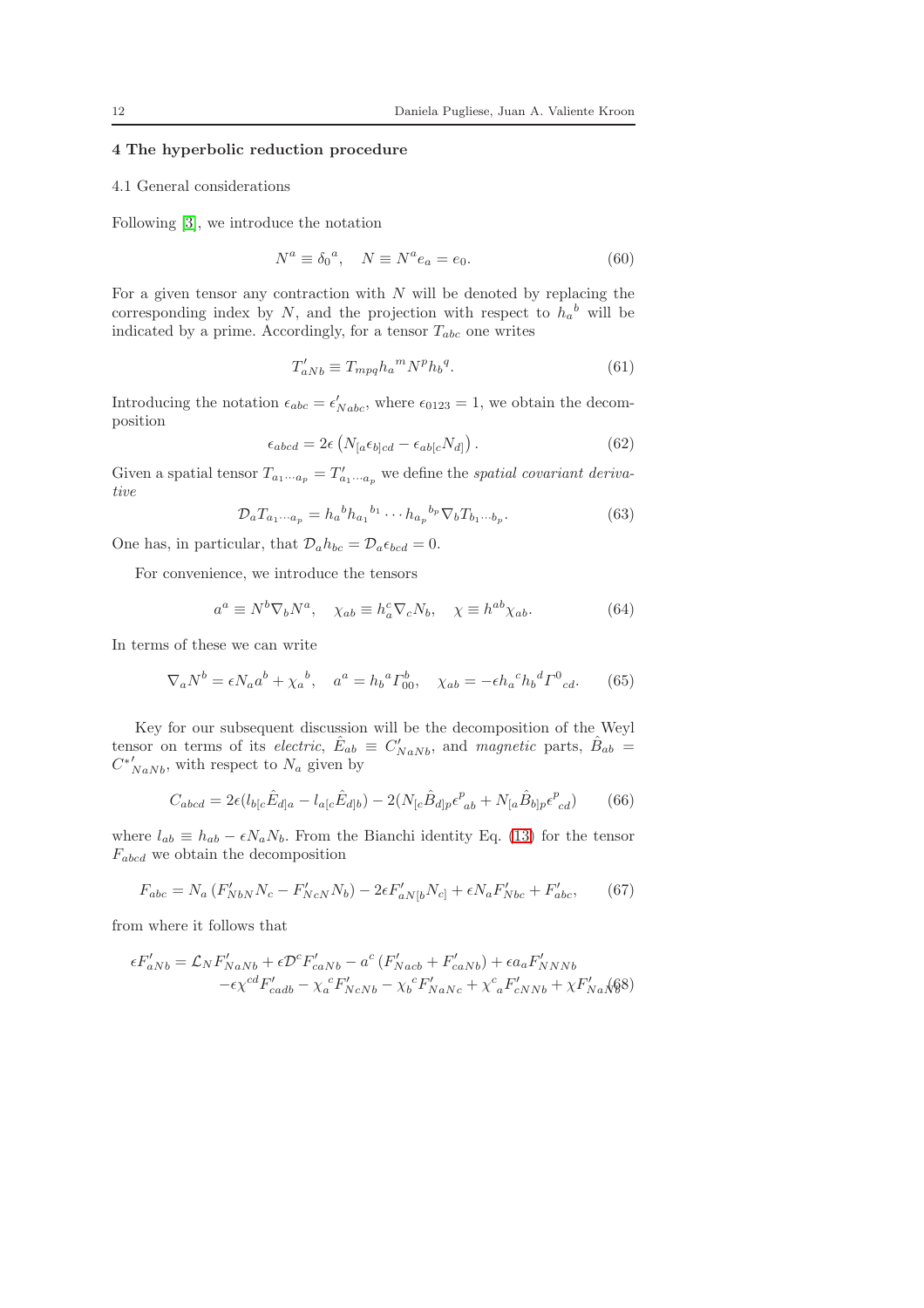## <span id="page-12-0"></span>4.2 Detailed analysis of the evolution equations

In the sequel we make the following specific choice of timelike frame vector:

$$
N = e_0 = U, \quad N_a = U_a.
$$

Using the decomposition given by Eq. [\(14\)](#page-5-1) we compute the following components of the tensors  $F_{abcd}$  and  $\tilde{F}_{abcd}$ :

$$
\tilde{F}_{NNNa}' = 0, \quad F_{NNNa}' = -\frac{\epsilon \kappa}{2} T_{ec}^{\text{em}} U^c h^e{}_a,\tag{69}
$$

$$
\tilde{F}_{NaNb}' = \hat{B}_{ab}, \qquad F_{NaNb}' = \hat{E}_{ab} + \frac{\kappa \rho}{6} h_{ab} - \frac{\kappa \epsilon}{2} T_{dc}^{\text{em}} h^d{}_b h^c{}_a,\tag{70}
$$

$$
\tilde{F}_{NNab}' = \frac{\kappa}{2} \left( T_{pv}^{\text{em}} U^v \right) \epsilon_{uab}^p U^u, \quad F_{NNab}' = 0,\tag{71}
$$

$$
\tilde{F}'_{aNNb} = -\hat{B}_{ab} + \frac{\kappa}{2} \left( T_{pv}^{\text{em}} U^v \right) \epsilon_{aub}^p U^u, \tag{72}
$$

$$
F'_{aNNb} = -\hat{E}_{ab} + \frac{\kappa}{2}h_{ab}\left[\left(\frac{2}{3}\rho + p\right) + T_{uv}^{\text{em}}U^{\nu}U^{u}\right],\tag{73}
$$

$$
\tilde{F}_{Nabc}' = \epsilon \hat{E}_{ap} \epsilon_{bc}^p - \frac{\kappa \rho \epsilon}{6} \epsilon_{aubc} U^u + \frac{\kappa}{2} \left( T_{pv}^{\text{em}} h^v{}_a \right) \epsilon^p{}_{ubc} U^u, \quad F'_{Nabc} = -\epsilon \hat{B}_{ap} \epsilon^p{}_{b} (74)
$$

$$
\tilde{F}_{aNbc}' = -\epsilon \hat{E}_{ap}\epsilon^p{}_{bc} + \frac{\epsilon \kappa}{2} \left(\frac{2}{3}\rho + p\right) U_p \epsilon^p{}_{abc} + \frac{\kappa}{2} \left(T_{up}^{\text{em}} U^u\right) \epsilon^p{}_{dvf} h^d{}_{a} h^v{}_{b} h^f{}_{c}, \tag{75}
$$

$$
F'_{aNbc} = \hat{B}_{ap}\epsilon^p{}_{bc} - \frac{\kappa}{2} \left[ h_{ab} \left( T^{\text{em}}_{fu} U^u h^f{}_c \right) - h_{ac} \left( T^{\text{em}}_{fu} U^u h^f{}_b \right) \right],\tag{76}
$$

$$
\tilde{F}_{abNc}^{'} = -2\epsilon \hat{E}_{p[b}\epsilon_{a]}^{p}{}_{c} - \frac{\kappa \rho \epsilon}{6} \epsilon_{bavc} U^{v} + \frac{\kappa}{2} T_{pu}^{em} h^{u}{}_{b}\epsilon^{p}{}_{avc} U^{v},\tag{77}
$$

$$
F'_{abNc} = -\epsilon \hat{B}_{cp}\epsilon^p{}_{ab} + \frac{\kappa}{2}h_{ac}T_{uv}^{\text{em}}U^u h^v{}_b,\tag{78}
$$

$$
\tilde{F}_{abcd}' = -\hat{B}_{pq}\epsilon^{p}{}_{ab}\epsilon^{q}{}_{cd} - \frac{\epsilon\rho\kappa}{6}\epsilon_{puef}h^{p}{}_{b}h^{u}{}_{a}h^{e}{}_{c}h^{f}{}_{d} + \frac{\kappa}{2}\left(T_{pv}^{\text{em}}h^{v}{}_{b}\right)\epsilon^{p}{}_{uef}h^{u}{}_{a}h^{e}{}_{c}h^{e}h^{q}{}_{d}
$$
\n
$$
F'_{ab} = \frac{\kappa\kappa\rho}{2} \left[1 + \frac{\kappa\kappa\rho}{2}h^{u}{}_{a}h^{u}{}_{b}h^{u}{}_{d}h^{e}{}_{c}h^{e}h^{q}{}_{d}\right]
$$
\n
$$
\tilde{F}_{ab} = \frac{\kappa\kappa\rho}{2} \left[1 + \frac{\kappa\kappa\rho}{2}h^{u}{}_{b}h^{u}{}_{d}h^{u}{}_{d}h^{e}h^{q}{}_{d}\right]
$$
\n
$$
(99)
$$

$$
F'_{abcd} = 2\epsilon \left[ l_{b[c}\hat{E}_{d]a} - l_{a[c}\hat{E}_{d]b} \right] + \frac{\epsilon \kappa \rho}{3} h_{c[a}h_{b]d} - \kappa T_{uv}^{\text{em}}h^{\nu}{}_{b}h_{c[a}h_{d]}^{\nu}.
$$
 (80)

Moreover, Eq. [\(9\)](#page-5-2) becomes,

<span id="page-12-1"></span>
$$
S_{ab} = S_{ab}^{\text{f}} + S_{ab}^{\text{em}},\tag{81}
$$

where

$$
S_{ab}^{\rm f} \equiv \kappa \left[ T_{ab}^{\rm f} - \frac{1}{3} g_{ab} g^{cd} T_{cd}^{\rm f} \right] = \kappa \left[ \left( \frac{2}{3} \rho + p \right) U_a U_b - \frac{\epsilon \rho}{3} h_{ab} \right],\tag{82}
$$

and

<span id="page-12-2"></span>
$$
S_{ab}^{\text{em}} \equiv \kappa T_{ab}^{\text{em}} = -\epsilon \kappa \left( F_{ac} F^{dc} g_{db} - \frac{1}{4} F_{cd} F^{cd} g_{ab} \right). \tag{83}
$$

Using Eq. [\(81\)](#page-12-1) and Eq. [\(66\)](#page-11-1) in Eq. [\(8\)](#page-5-3), the Riemann curvature tensor  $R_{abcd}$ , can be decomposed in the form

<span id="page-12-3"></span>
$$
R_{abcd} = R_{abcd}^{\text{w}} + R_{abcd}^{\text{m}} + R_{abcd}^{\text{em}},\tag{84}
$$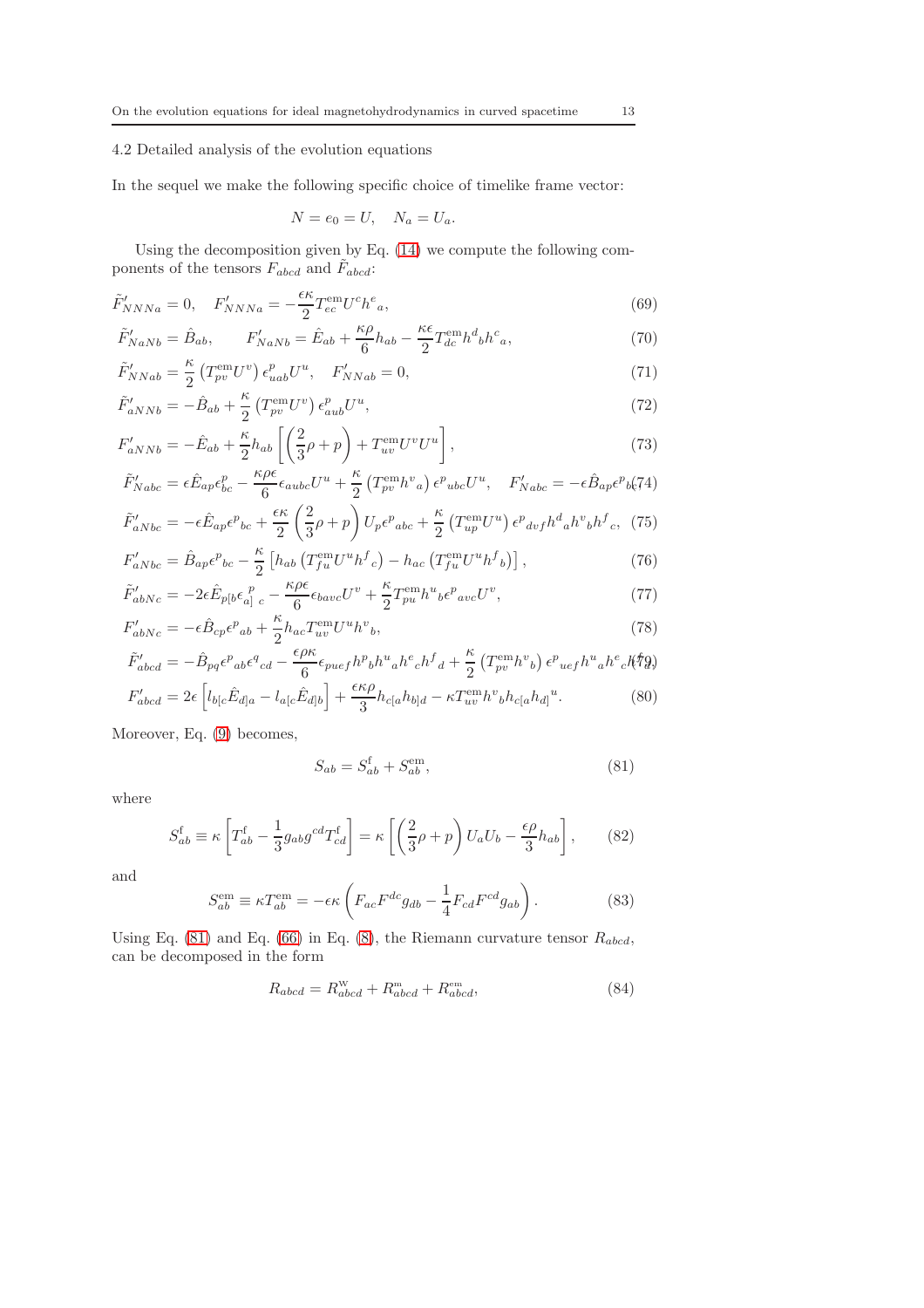where

$$
R_{abcd}^{\text{em}} \equiv \kappa \bigg( (E^2 + B^2) \left[ \frac{1}{2} \left( g_{a[c} g_{d]b} - g_{b[c} g_{d]a} \right) - 2\epsilon U_{[b} g_{a][c} U_{d]} \right] - 2E_{[b} g_{a][c} E_{d]} + 2B_{[b} g_{a][c} B_{d]}
$$

$$
+ 2\epsilon \left[ U_{[a} g_{b][c} \mathcal{G}_{d]} - \mathcal{G}_{[a} g_{b][c} U_{d]} \right] \bigg), \tag{85}
$$

and

$$
R_{abcd}^{\text{w}} \equiv 2\epsilon (l_{b[c}\hat{E}_{d]a} - l_{a[c}\hat{E}_{d]b}) - 2(U_{[c}\hat{B}_{d]p}\epsilon_{ab}^p + U_{[a}\hat{B}_{b]p}\epsilon_{cd}^p), \tag{86}
$$
  

$$
R_{abcd}^{\text{m}} = \frac{1}{3}\epsilon\kappa\rho (l_{b[c}h_{d]a} - l_{a[c}h_{d]b}) + \kappa p (h_{a[c}U_{d]}U_b - h_{b[c}U_{d]}U_a). \tag{87}
$$

Finally, from the decomposition Eq. [\(68\)](#page-11-2) we identify the tensors

$$
\epsilon \tilde{F}'_{(a|N|b)}, \qquad \epsilon \left[ F'_{(a|N|b)} - \frac{1}{2} h_{ab} h^{uv} F'_{uNv} \right],
$$

As it will be shown in the next subsections, the evolution equations for the electric and magnetic parts of the Weyl tensor will be extracted from these tensors. The essential difficulty in our analysis resides in a satisfactory treatment of these equations.

## 4.2.1 Evolution equation for  $\hat{B}_{ab}$

From Eqs. [\(68\)](#page-11-2) and [\(13\)](#page-5-0) we obtain the following evolution equation for the magnetic part of the Weyl tensor

<span id="page-13-0"></span>
$$
0 = \epsilon \tilde{F}'_{(a|N|b)} = \mathcal{L}_U \hat{B}_{ab} - D_d \hat{E}_{c(a}\epsilon_{b)}{}^{dc} + 2\epsilon a_c \epsilon^{cd}{}_{(a}\hat{E}_{b)d} - \chi^c{}_{(a}\hat{B}_{b)c}
$$

$$
-2\chi_{(a}{}^c \hat{B}_{b)c} + \chi \hat{B}_{ab} - \epsilon \chi_{cd} \hat{B}_{pq} \epsilon^{pc}{}_{(a}\epsilon^{dq}{}_{b)} + \epsilon \tilde{F}'_{(a|N|b)}^{em} (88)
$$

where

<span id="page-13-1"></span>
$$
\epsilon \tilde{F}_{(a|N|b)}^{'\text{em}} \equiv \frac{\kappa \epsilon}{2} \mathcal{D}^c \left( T_{up}^{\text{em}} \epsilon^p{}_{cv(b} h_{a)}^u U^v \right) - \frac{\epsilon \kappa}{2} \chi^{cd} \left( T_{pv}^{\text{em}} h^v{}_{(a} h^f{}_{b)} \right) \epsilon^p{}_{uef} h^u{}_{c} h^e{}_{d} + \frac{\kappa}{2} \epsilon^p{}_{cu(b} \chi^c{}_{a)} U^u \left( T_{pv}^{\text{em}} U^v \right). \tag{89}
$$

In vacuum, Eq. [\(88\)](#page-13-0) together with its electric counterpart provide hyperbolic evolution equations for the electric and magnetic parts of the Weyl tensor independently of the gauge choice. This is not automatically the case in the presence of matter. Using Eq. [\(83\)](#page-12-2) in Eq. [\(89\)](#page-13-1) we find that the electromagnetic contribution to the evolution equation of  $\hat{B}_{ab}$  is given by

$$
\epsilon \tilde{F}_{(a|N|b)}^{'\text{em}} \equiv \frac{-\epsilon \kappa}{2} \left( \epsilon \mathcal{D}^c \left[ U^v \epsilon^p{}_{cv(b} \left( h^u{}_{a)} F_{uq} F_p{}^q - \frac{1}{4} h_{a)p} F_{qs} F^{qs} \right) \right] \right. \\
\left. - \epsilon \chi^{ue} \epsilon^p{}_{uef} \left( h^f{}_{(b} h^v{}_{a)} F_{vc} F_p{}^c - \frac{1}{4} h^f{}_{(b} h_{a)p} F_{qs} F^{qs} \right) - U^u \epsilon^p{}_{cu(b} \chi^c{}_{a)} E_d F_p(\theta) \right)
$$

Notice that this last expression contains derivatives of the Faraday tensor which cannot be replaced by means of the Maxwell equations. These derivatives enter into the principal part of the evolution equations and destroy the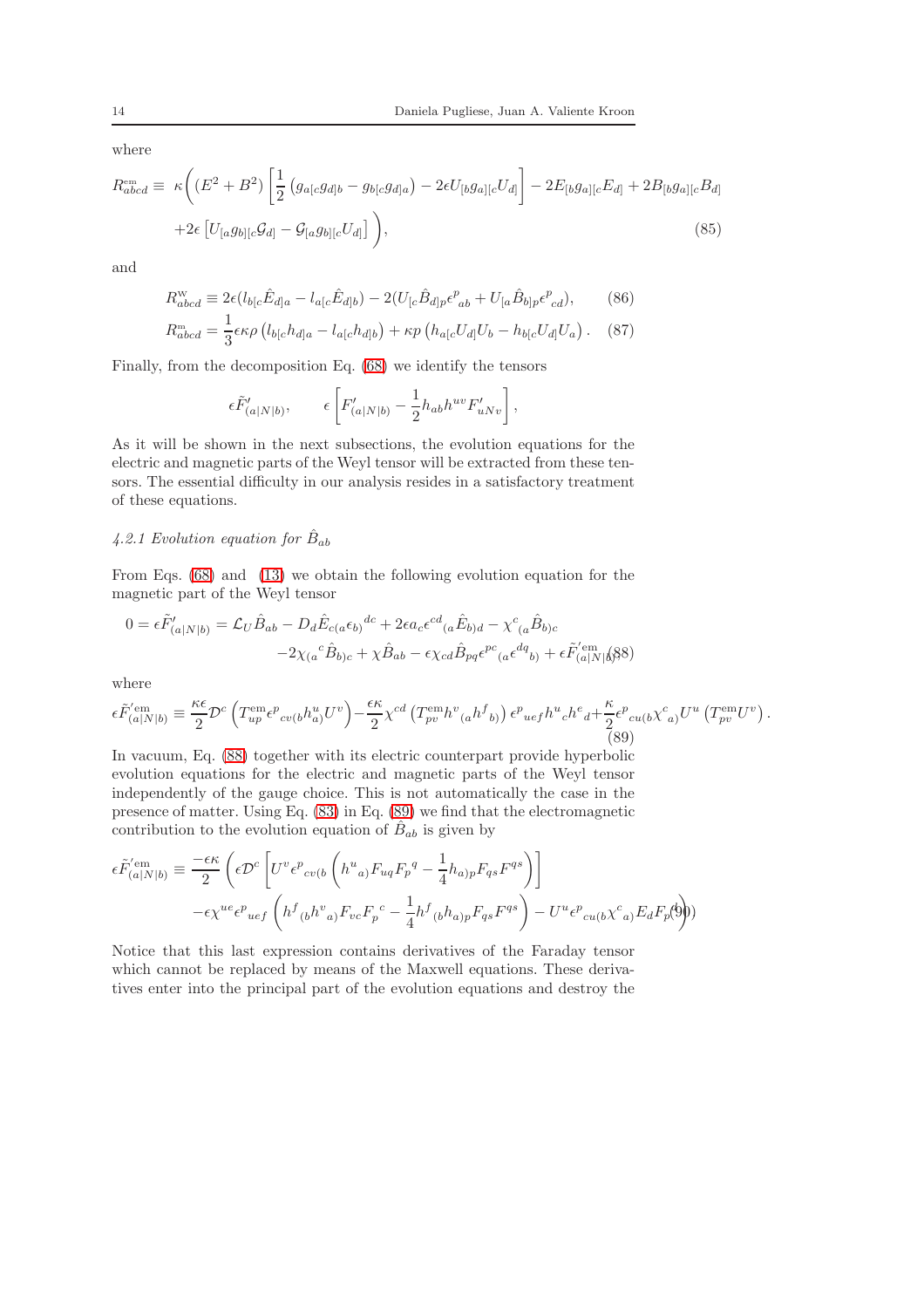hyperbolicity of the evolution equations for the magnetic part of the Weyl tensor. In order to deal with this difficulty and additional variable, representing the derivative of the Faraday tensor needs to be introduced. This will be discussed in subsection [4.3.](#page-14-0)

## 4.2.2 Evolution equation for  $\hat{E}_{ab}$

The evolution equation for the electric part of the Weyl tensor can be obtained from Eq. [\(68\)](#page-11-2) as follows:

<span id="page-14-1"></span>
$$
0 = \epsilon \left[ F'_{(a|N|b)} - \frac{1}{2} h_{ab} h^{uv} F'_{uNv} \right] = \mathcal{L}_U \hat{E}_{ab} + D_c \hat{B}_{d(a} \epsilon_{b)}{}^{cd} - 2\epsilon a_c \epsilon^{cd}{}_{(a} \hat{B}_{b)d} - 3\chi_{(a}{}^c \hat{E}_{b)c} - 2\chi^c{}_{(a} \hat{E}_{b)c} + h_{ab} \chi^{cd} \hat{E}_{cd} + 2\chi \hat{E}_{ab} + \frac{\kappa}{2} (\rho + p) \left[ \chi_{(ab)} - \frac{1}{3} \chi h_{ab} \right] + \epsilon \left[ F'_{(a|N|b)}' - \frac{1}{2} h_{ab} h^{uv} F'_{uNv}{}^{(b)} \right] + 2\chi^{(a)} \hat{E}_{cd} + \frac{\kappa}{2} (\rho + p) \left[ \chi_{(ab)} - \frac{1}{3} \chi h_{ab} \right] + \epsilon \left[ F'_{(a|N|b)}' - \frac{1}{2} h_{ab} h^{uv} F'_{uNv}{}^{(b)} \right] + \epsilon \left[ F'_{(a|N|b)} - \frac{1}{2} h_{ab} h^{uv} F'_{uNv}{}^{(c)} \right] + \epsilon \left[ F'_{(a|N|b)} - \frac{1}{2} h_{ab} h^{uv} F'_{uNv}{}^{(d)} \right] + \epsilon \left[ F'_{(a|N|b)} - \frac{1}{2} h_{ab} h^{uv} F'_{uNv}{}^{(d)} \right] + \epsilon \left[ F'_{(a|N|b)} - \frac{1}{2} h_{ab} h^{uv} F'_{uNv}{}^{(d)} \right] + \epsilon \left[ F'_{(a|N|b)} - \frac{1}{2} h_{ab} h^{uv} F'_{uNv}{}^{(d)} \right] + \epsilon \left[ F'_{(a|N|b)} - \frac{1}{2} h_{ab} h^{uv} F'_{uNv}{}^{(d)} \right] + \epsilon \left[ F'_{(a|N|b)} - \frac{1}{2} h_{ab} h^{uv} F'_{uNv}{}^{(e)} \right] + \epsilon \left[ F'_{(a|N|b)} - \frac{1}{2} h_{ab} h^{uv} F'_{uNv}{}^{(e)} \right] + \epsilon \left[ F'_{(a|N|b)} - \frac
$$

where

$$
\epsilon \left[ F_{(a|N|b)}^{'\text{em}} - \frac{1}{2} h_{ab} h^{uv} F_{uNv}^{'\text{em}} \right] = \frac{1}{4} \epsilon \kappa \mathcal{L}_U \left( T_{dc}^{\text{em}} h^d{}_a h^c{}_b \right) + \frac{\epsilon \kappa}{2} \left[ h^v{}_{(a} \mathcal{D}_{b)} - \frac{1}{2} h_{ab} \mathcal{D}^v \right] \left( T_{uv}^{\text{em}} U^u \right) + \kappa T_{uv}^{\text{em}} U^v \left[ \frac{h_{ab}}{2} a^u - h^u{}_{(b} a_a \right] \right] + \frac{\kappa}{2} T_{uv}^{\text{em}} U^u U^v \left[ \chi_{(ab)} - \frac{h_{ab}}{2} \chi \right] + \frac{\kappa \epsilon}{2} \left[ 2 \chi_{(a}{}^u h^v{}_{b)} - \chi_{(a}{}^u h_{b)}{}^v - \frac{\chi^{uv} h_{ab}}{2} \right] T_{uv}^{\text{em}}.
$$
 (92)

Finally, using Eq. [\(83\)](#page-12-2) we obtain the explicit expression

$$
\epsilon \left[ F_{(a|N|b)}^{(\text{em})} - \frac{h_{ab}h^{uv}}{2} F_{uNv}^{(\text{em})} \right] = -\frac{\kappa \mathcal{L}_U}{4} \left[ h^q_{(a}h^c_{b)} F_{qf} F_c^f - \frac{h_{ab}F_{qp}F^{qp}}{2} \right] - \frac{\kappa}{2} \left[ \frac{h_{ab}\mathcal{D}^v}{2} - h^v_{(a}\mathcal{D}_{b)} \right] (E^c F_{vc})
$$

$$
- \kappa \epsilon E^c F_{vc} \left( h^v_{(a}a_{b)} - \frac{h_{ab}}{2}a^v \right) - \frac{\kappa}{2} F_{ud} F_v^d \left[ 2\chi_{(a}{}^v h_{b)}{}^u - \chi^v_{(a} h_{b)}{}^u - \frac{1}{2} \chi^{uv} h_{ab} \right]
$$

$$
+ \frac{\kappa}{4} \chi_{(ab)} F_{qp} F^{qp} - \frac{\kappa \epsilon}{2} E^2 \chi_{(ab)} - \frac{1}{8} \chi h_{ab} F_{qp} F^{qp} + \frac{1}{4} \epsilon \kappa \chi h_{ab} E^2. \tag{93}
$$

As in the previous subsection we observe the presence of derivatives of the Faraday tensor which need to be dealt with by the introduction of a new field if one is to preserve the hyperbolicity of the equations.

#### <span id="page-14-0"></span>4.3 An auxiliary field

As discussed previously, derivatives of the Faraday tensor appear in the evolution equations implied by the Bianchi identity. This feature of non-vacuum systems destroys, in principle, the hyperbolicity of the evolution equations. In order to get around with this difficulty, it is necessary to introduce the covariant derivative of the Faraday tensor as a field variable. More precisely, let

$$
\psi_{abc} \equiv \nabla_a F_{bc}.\tag{94}
$$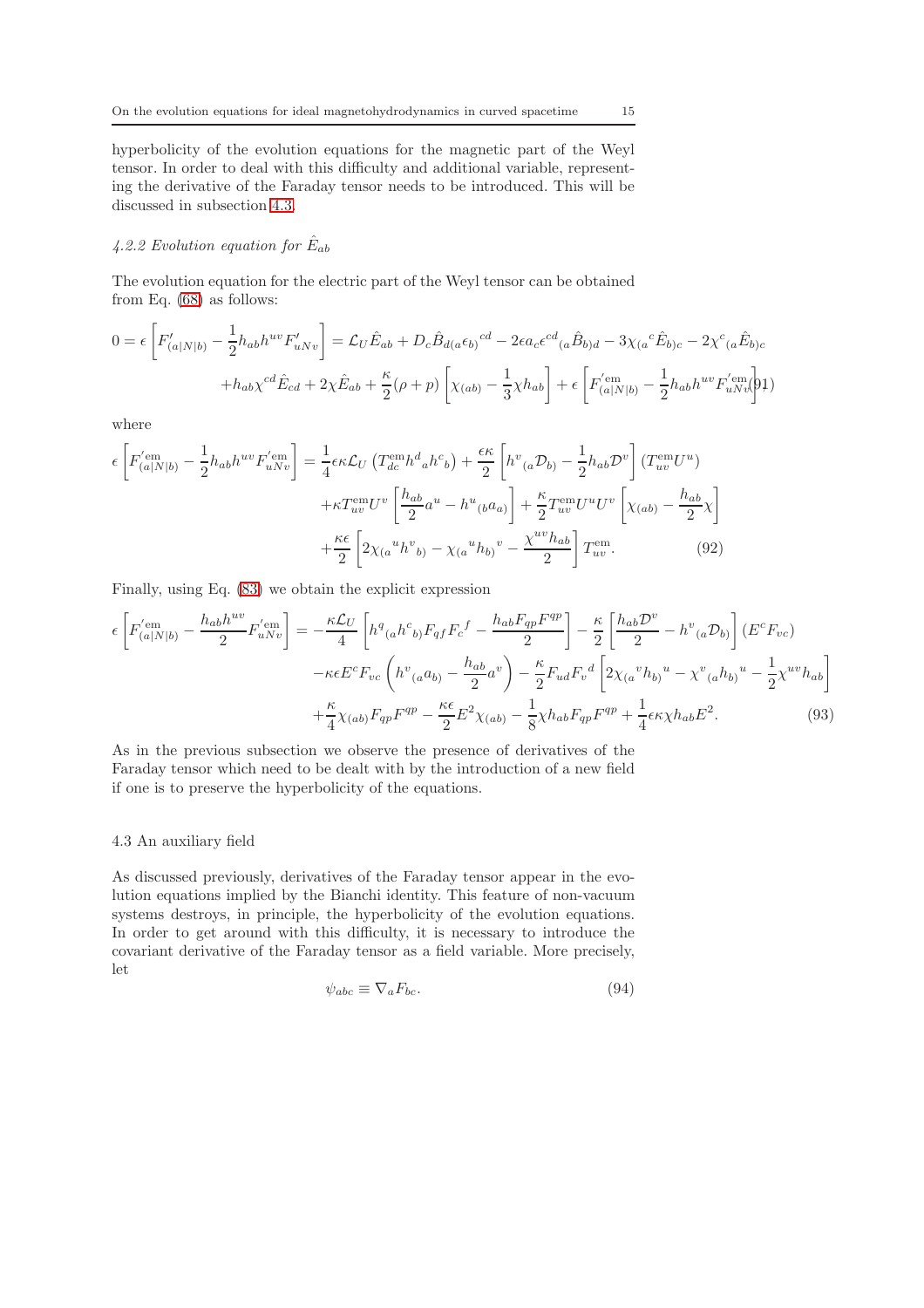As a consequence of the definition and the Maxwell equations the tensor  $\psi_{abc}$ has the symmetries  $\psi_{abc} = \psi_{a[bc]}, \psi_{[abc]} = 0$ . In order to construct a suitable equation for  $\psi_{abc}$  we consider the commutator of the covariant derivative  $\nabla$  in the form

$$
\nabla_a \nabla_b F_{cd} - \nabla_b \nabla_a F_{cd} = -2F_{e[c} R^e_{\ d]ab}.
$$
\n(95)

Making use of the definition of  $\psi_{abc}$  one obtains

<span id="page-15-0"></span>
$$
\nabla_a \psi_{bcd} - \nabla_b \psi_{acd} = -2F_{e[c}R^e_{\ d]ab},\tag{96}
$$

where in the right hand side we use the expression for  $R_{abcd}$  involving the its decomposition in terms of the Weyl tensor and the matter fields. The tensorial expression [\(96\)](#page-15-0) provides the required field equations.

#### 4.4 Propagation equations for the auxiliary field

In order to deduce from them suitable evolution equations one proceeds by analogy to the case of the Faraday tensor  $F_{ab}$ . Proceeding as in the case of Eqs. [\(30\)](#page-7-4) and [\(32\)](#page-7-2) we obtain the following two equations for  $\psi_{abc}$ 

<span id="page-15-1"></span>
$$
\nabla^b \psi_{adb} = 2F^{e[b]} R_{d|acb} - \epsilon \nabla_a J_d,\tag{97}
$$

$$
\nabla^{a*} \psi_{cab} = \epsilon_b^{aud} F_{eu} R^e_{\; dac},\tag{98}
$$

where  $R_{abcd}$  is given by Eq. [\(84\)](#page-12-3). In the subsequent discussion is convenient to introduce here the following notation

$$
\psi_{ayz} \equiv \Psi_{yz} = \Psi_{[yz]}.\tag{99}
$$

That is, the first index of  $\psi_{abc}$  tensor is dropped. Because of the  $\psi_{abc}$  is antisymmetric with respect to the last pair of indices, it is natural to introduce its *electric* and *magnetic* part respect to  $U_a$  via

<span id="page-15-2"></span>
$$
\mathcal{E}_d \equiv \Psi_{dN} \equiv \psi_{adn} U^n, \qquad \mathcal{B}^u \equiv \frac{1}{2} \epsilon^{uvzt} U_v \Psi_{zt}, \tag{100}
$$

respectively, so that are  $\mathcal{E}_d$  and  $\mathcal{B}_d$  are spacelike vectors:

$$
\mathcal{E}_a U^a = \mathcal{B}_a U^a = 0. \tag{101}
$$

Accordingly, we write the tensor  $\Psi$  as

$$
\Psi_{ab} = \epsilon \left[ \mathcal{E}_{ab} - {}^* \mathcal{B}_{ab} \right]. \tag{102}
$$

Furthermore, one has that

$$
^*\Psi_{ab} = \epsilon \left[ ^*\mathcal{E}_{ab} + \mathcal{B}_{ab} \right],\tag{103}
$$

where

$$
\mathcal{E}_{ab} \equiv 2\mathcal{E}_{[a}U_{b]}, \qquad \, ^*\mathcal{E}_{ab} \equiv \epsilon_{abcd}\mathcal{E}^c U^d,\tag{104}
$$

$$
\mathcal{B}_{ab} \equiv 2\mathcal{B}_{[a}U_{b]}, \qquad \, ^*\mathcal{B}_{ab} \equiv \epsilon_{abcd}\mathcal{B}^cU^d. \tag{105}
$$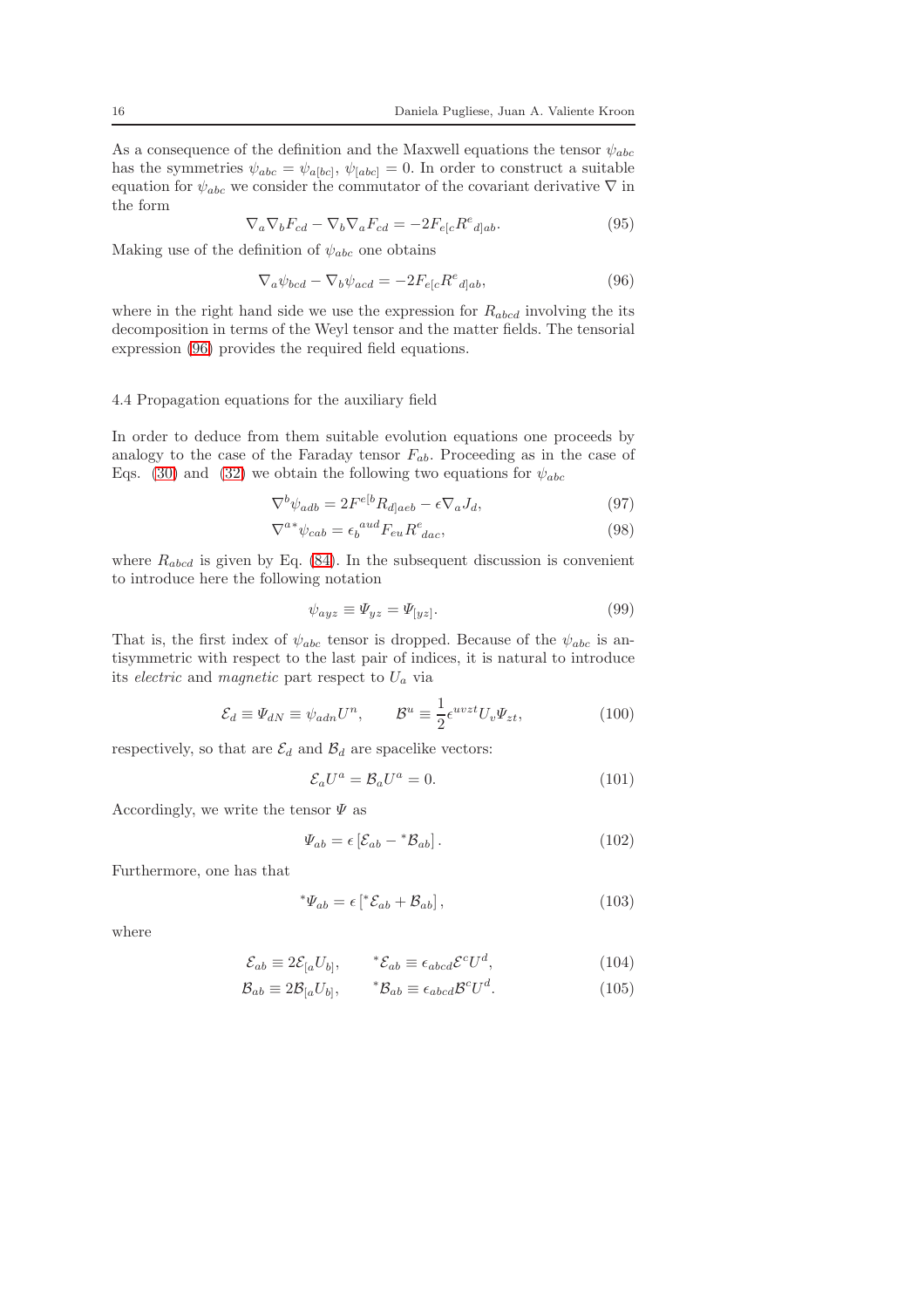Continuing the analogy with the Maxwell equations and the Faraday tensor  $F_{ab}$ , it follows that Eqs. [\(97\)](#page-15-1) and Eq. [\(98\)](#page-15-1) read

<span id="page-16-0"></span>
$$
\dot{\mathcal{E}}_d - \left(\nabla^b \mathcal{E}_b\right) U_d - \nabla^b \epsilon_{dbcv} \mathcal{B}^c U^v - 2\mathcal{E}_{[b} \nabla^b U_{d]} = \epsilon \mathcal{S}_d,\tag{106}
$$

$$
\nabla^{a} \left( \epsilon_{abcd} \mathcal{E}^{c} U^{d} + 2 \mathcal{B}_{[a} U_{b]} \right) = \epsilon \mathcal{V}_{b}, \qquad (107)
$$

where

$$
S_d \equiv 2F^{e[b}R_{d]feb} - \epsilon \nabla_f J_d, \quad \mathcal{V}_b \equiv -\epsilon_f^{aud} F_{eu} R^e_{\ dab}.
$$
 (108)

Projecting Eq. [\(106\)](#page-16-0) along the directions parallel and orthogonal to the 4-velocity  $U^b$ , one obtains the following set of two equations:

<span id="page-16-1"></span>
$$
\mathcal{E}_b \dot{U}^b + \epsilon \nabla^a \mathcal{E}_a - \epsilon_{abcd} U^a \mathcal{B}^b \nabla^c U^d = -\epsilon U^b \mathcal{S}_b,
$$
\n
$$
\dot{\mathcal{E}}_{ab} = U^b \mathcal{E}_{ab} \mathcal{E}_{ab} + U^b \mathcal{E}_{ab} \mathcal{E}_{ab} \mathcal{E}_{ab} + U^b \mathcal{E}_{ab} \mathcal{E}_{ab} \mathcal{E}_{ab} \tag{109}
$$

$$
\dot{\mathcal{E}}_e + \epsilon U_e \mathcal{E}^b \dot{U}_b + \mathcal{E}_e \nabla^a U_a - h^b{}_e \mathcal{E}_a \nabla^a U_b - \epsilon U_e \epsilon_{abcd} U^b \mathcal{B}^c \nabla^a U^d
$$
  
+ 
$$
\nabla^a (\epsilon_{acd} \mathcal{B}^c U^d) = -\epsilon h^b{}_e \mathcal{S}_b.
$$
 (110)

A similar procedure applied to Eq. [\(107\)](#page-16-0) gives

<span id="page-16-2"></span>
$$
\epsilon_{abcd}U^b \mathcal{E}^c \nabla^a U^d + \epsilon \nabla^a \mathcal{B}_a + B^b \dot{\mathcal{U}}_b = \epsilon U^b \mathcal{V}_b,\tag{111}
$$

$$
\epsilon_{abcd}h^b{}_f \nabla^a (\mathcal{E}^c U^d) + \mathcal{B}_a h^b{}_f \nabla^a U_b - h^b{}_f \dot{\mathcal{B}}_b - \mathcal{B}_f \nabla^a U_a = \epsilon h{}_f{}^b \mathcal{V}_b. \tag{112}
$$

The propagation equations [\(109\)](#page-16-1)-[\(110\)](#page-16-1) can be written as

<span id="page-16-3"></span>
$$
\dot{\mathcal{E}}_{\langle f \rangle} = -2\mathcal{E}^a h_{f[a} \nabla_{b]} U^b - \epsilon_{abcd} h^b_{\ f} \nabla^a (\mathcal{B}^c U^d) + \epsilon h^d_{\ f} \mathcal{S}_d,\tag{113}
$$

$$
\dot{\mathcal{B}}_{\langle f \rangle} = -2\mathcal{B}^a h_{f[a} \nabla_{b]} U^b + \epsilon_{abcd} h^b_{f} \nabla^a (\mathcal{E}^c U^d) - \epsilon h^d_{f} \mathcal{V}_d. \tag{114}
$$

while the constraint equations [\(111\)](#page-16-2)-[\(112\)](#page-16-2) assume the form

$$
\epsilon D^a \mathcal{B}_a = -\epsilon_{abcd} U^b \mathcal{E}^c \nabla^a U^d + \epsilon U^d \mathcal{V}_d,\tag{115}
$$

$$
\epsilon D^a \mathcal{E}_a = \epsilon_{abcd} U^a \mathcal{B}^b \nabla^c U^d - \epsilon U^d \mathcal{S}_d. \tag{116}
$$

In order to verify that Eqs.  $(113)-(114)$  $(113)-(114)$  give appropriate hyperbolic evolution equations, we need the explicit expression for the electromagnetic current vector  $J^a$  given by Ohm's law —see Eq. [\(45\)](#page-9-0). A computation then gives that

<span id="page-16-4"></span>
$$
\mathcal{V}_b h^b{}_v = -\epsilon_f^{aud} F_{eu} R^e_{dab} h^b_v.
$$
\n
$$
\mathcal{S}_d h^d{}_v = F^{eb} R_{dfeb} h^d{}_v + R_{fe} (F^e{}_v - \epsilon E^e U_v) - \epsilon (\nabla_f (\sigma E_v) + \epsilon U_v \sigma E_d \nabla_f U^d + \rho_c \nabla_f U_v).
$$
\n(117)

In the last equation it is assumed that the derivatives of the components of the Faraday tensor appearing in the right hand side of [\(118\)](#page-16-4) are rewritten in terms of the tensor  $\psi_{abc}$ . Furthermore,  $R_{abcd}$  is expressed in terms of its irreducible components.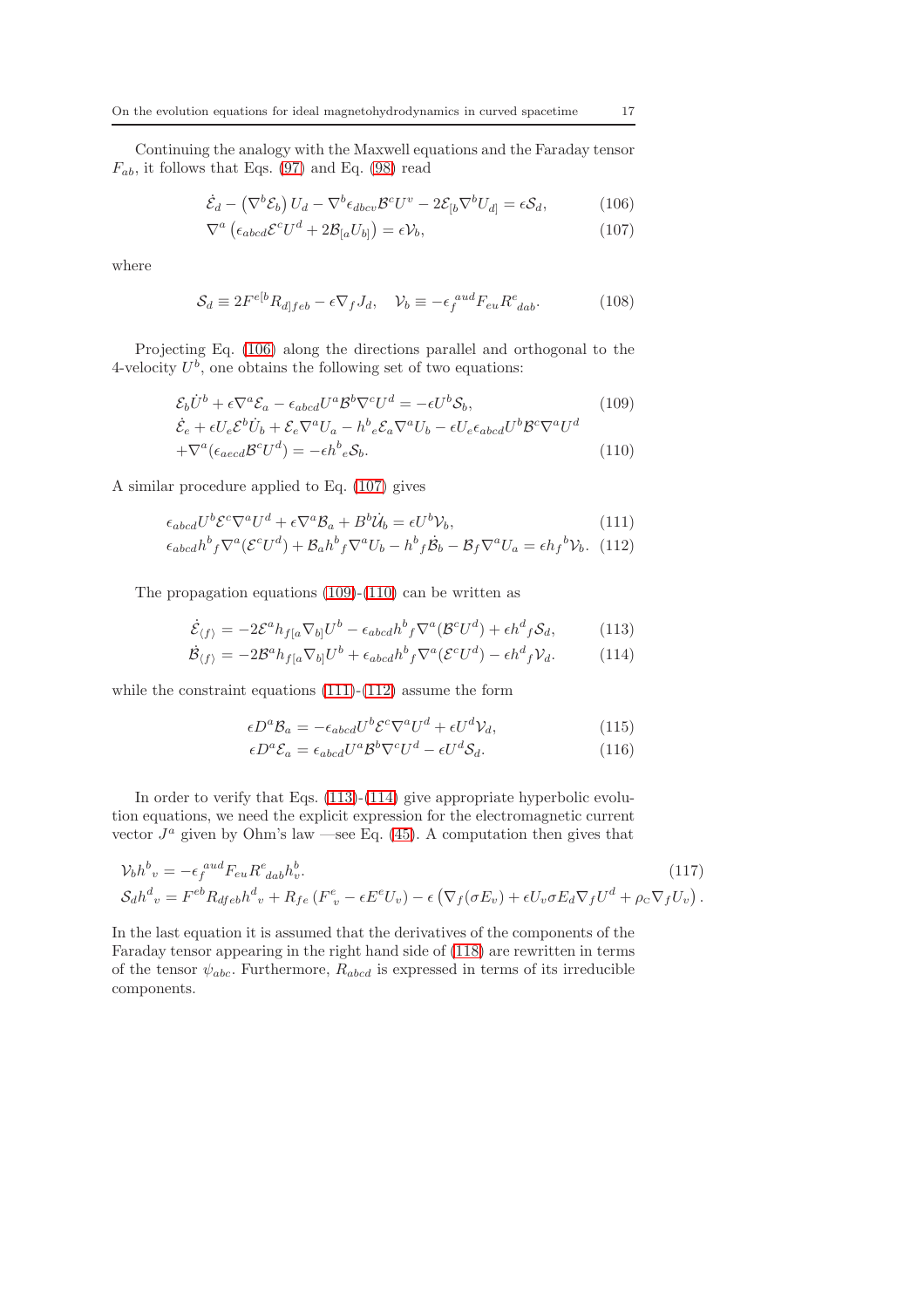Finally, using the kinematic quantities defined in Eq. [\(64\)](#page-11-3) we finally rewrite Eqs. [\(113-114\)](#page-16-3) as:

<span id="page-17-4"></span>
$$
\dot{\mathcal{E}}_{\langle f \rangle} = -\mathcal{E}^{a} \left[ \chi h_{fa} - h_{fb} \left( \epsilon U_{a} a^{b} + \chi^{b}{}_{a} \right) \right] + \text{curl} \mathcal{B}_{f} - \epsilon \epsilon_{afcd} \mathcal{B}^{c} U^{a} a^{d} + \epsilon h^{d}{}_{f} \mathcal{S}_{d},
$$
\n
$$
\dot{\mathcal{B}}_{\langle f \rangle} = -2\mathcal{B}^{a} \left[ \chi h_{fa} - h_{fb} \left( \epsilon U_{a} a^{b} + \chi^{b}{}_{a} \right) \right] - \text{curl} \mathcal{E}_{f} + \epsilon \epsilon_{afcd} \mathcal{E}^{c} U^{a} a^{d} - \epsilon h^{d}{}_{f} \mathcal{V}_{d},
$$
\n
$$
(119)
$$

where  $V_b h^b{}_v$  and  $S_d h^d{}_v$  are given by [\(117\)](#page-16-4)-[\(118\)](#page-16-4). These equations provide the required evolution equations for the components of the auxiliary field  $\psi_{abc}$ . The hyperbolicity follows by comparison with the Maxwell evolution equations, Eqs.  $(40)-(41)$  $(40)-(41)$ .

#### 4.5 Propagation equations for frame coefficients and connection coefficients

We now consider the evolution equations for the tetrad coefficients,  $e_a{}^{\mu}$ , and the Ricci rotation coefficients,  $\Gamma_b{}^a{}_c$ .

The gauge choice  $N = e_0 = U$ ,  $N_a = U_a$ ,  $U^a = e_0^a = \delta_0^a$  together with Eq. [\(4\)](#page-4-2) readily give

<span id="page-17-3"></span>
$$
\partial_t e_i^{\mu} = (\Gamma_0^{\ j} - \Gamma_i^{\ j}) e_j^{\mu} + \Gamma_0^{\ 0} e_0^{\mu}.
$$
 (120)

In order to obtain evolution equations for the Ricci rotation coefficients, one imposes the gauge condition  $\Gamma_0{}^j{}_i = 0$  arising from the Fermi propagation of the spatial frame vectors —see [\[3\]](#page-23-2). It can be verified that as a consequence of the metric compatibility condition  $\Gamma_{a(bc)} = 0$  one only needs to consider evolution equations for the component  $\Gamma_{q}^{[i]}$ ,  $\Gamma_{0}^{0}$  and  $\Gamma_{i}^{0}$ .

A propagation equation for  $\Gamma_{q}^{i}$  is readily found from Eq. [\(7\)](#page-5-4). One has that

<span id="page-17-2"></span>
$$
\partial_t \Gamma_q^i{}_j = R^i_{j0q} - \Gamma_k^i{}_j \Gamma_q^k{}_0 - \Gamma_0^i{}_0 \Gamma_q^0{}_j + \Gamma_0^0{}_j \Gamma_q^i{}_0. \tag{121}
$$

The propagation equations for  $\Gamma_0^0$  and  $\Gamma_q^0$  require a more elaborated analysis involving the fluid equations. From Eq.  $(49)$  together with the thermodynamic relations [\(56\)](#page-10-2) we obtain

<span id="page-17-0"></span>
$$
\dot{p} = -\nu_s^2 \nabla^a U_a(\rho + p) - U^b F_b^{\ c} \nabla^a F_{ac}.
$$
\n(122)

Furthermore, using Eq.  $(50)$  and Eq.  $(122)$  we have

<span id="page-17-1"></span>
$$
\epsilon \nabla_d p = (\rho + p)(\dot{U}_d - U_d \nu_s^2 \nabla^a U_a) - \epsilon \nabla^a F_{ac} F_d{}^c,\tag{123}
$$

so that the condition  $\nabla_{[a}\nabla_{b]}p = 0$  with Eq. [\(123\)](#page-17-1) implies

$$
0 = \nabla_e \left( (\rho + p)(\dot{U}_d - U_d \nu_s^2 \nabla^a U_a) \right) - \nabla_d \left( (\rho + p)(\dot{U}_e - U_e \nu_s^2 \nabla^a U_a) \right) - 2\epsilon \left( F_{[d}^c \nabla_{e]} + \nabla_{[e} F_{d]}^c \right) \nabla^a F_{ac}.
$$
\n(124)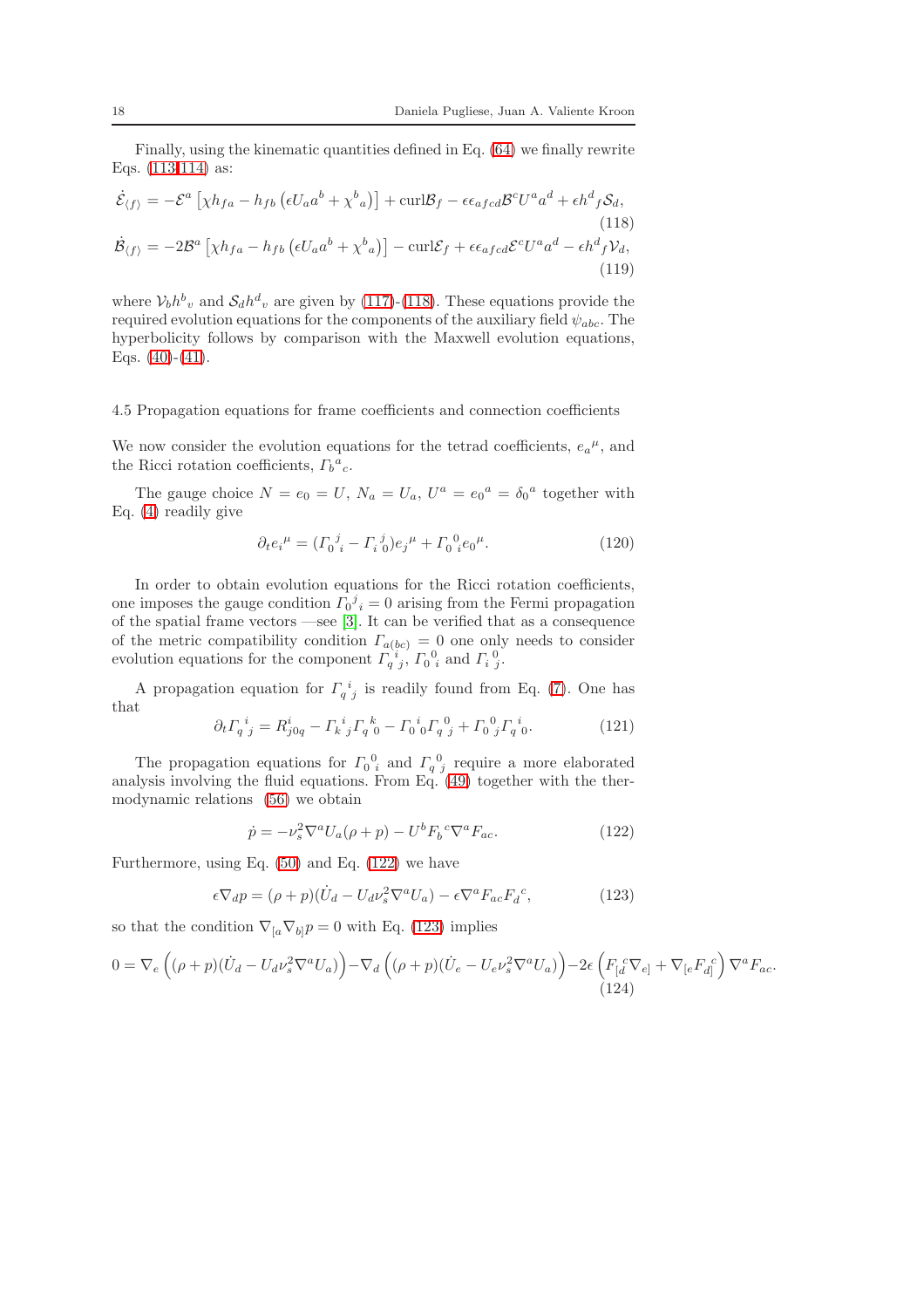This equation can be conveniently split as the sum of the three terms:

<span id="page-18-0"></span>
$$
\mathcal{J}_{ed} \equiv \mathcal{A}_{ed} + \mathcal{M}_{ed} + \mathcal{F}_{ed} = 0, \qquad (125)
$$

where

$$
\mathcal{A}_{ed} \equiv 2(\rho + p)\nabla_{[e}(\dot{U}_{d]} - U_{d]} \nu_s^2 \nabla^a U_a),\tag{126}
$$

$$
\mathcal{M}_{ed} \equiv 2(\dot{U}_{[d} - U_{[d} \nu_s^2 \nabla^a U_{[a]}) \nabla_{e]} (\rho + p), \qquad (127)
$$

$$
\mathcal{F}_{ed} \equiv -2\epsilon \left( F_{[d}^{c} \nabla_{e]} + \nabla_{[e} F_{d]}^{c} \right) \nabla^{a} F_{ac}.
$$
\n(128)

Now, if one regards the velocity of sound  $\nu_s$  as function of n and s, then from the  $(0, i)$  component of Eq. [\(125\)](#page-18-0) and Eq. [\(123\)](#page-17-1) we obtain:

<span id="page-18-1"></span>
$$
e_0 \Gamma_0^0{}_{i} - \nu_s^2 e_i \Gamma_j^j{}_{0} + \Gamma_0^0{}_{j} \left( \Gamma_i^j{}_{0} - \Gamma_0^j{}_{i} \right) - \nu_s^2 \Gamma_j^j{}_{0} \Gamma_0^0{}_{i} =
$$
  

$$
-\frac{\rho + p}{\nu_s^2} \left( \frac{\partial^2 p}{\partial \rho^2} \right)_s \Gamma_j^j{}_{0} \left( \Gamma_0^0{}_{i} + \frac{1}{p + \rho} (\nabla^d F_{de}) F_i^e \right) - \frac{\beta}{\rho + p} \Gamma_0^0{}_{i} \nabla_0 s + \frac{\alpha}{\rho + p} \nabla_i s \Gamma_j^j{}_{0}
$$
  

$$
-\frac{1}{\rho + p} (\Gamma_0^0{}_{i} \gamma_0 - \Gamma_j^j{}_{0} \gamma_i) - \frac{2}{\rho + p} \nabla_{[0} (F_{i]}^c \nabla^d F_{dc}),
$$
 (129)

where

<span id="page-18-3"></span>
$$
\gamma_a \equiv \frac{\nu_s^2 + 1}{\nu_s^2} F_a^{\ c} \nabla^d F_{dc},
$$
\n
$$
\beta \equiv nT - \frac{1}{\nu_s^2} \frac{\partial p}{\partial s}, \qquad \alpha \equiv (\rho + p) \frac{\partial \nu_s^2}{\partial s} - \left(1 + \frac{n}{\nu_s^2} \frac{\partial \nu_s^2}{\partial n}\right) \frac{\partial p}{\partial s} + \nu_s^2 n T(131)
$$
\n(130)

Similarly, from the  $(j, k)$  component of Eq. [\(125\)](#page-18-0) we find that

<span id="page-18-2"></span>
$$
e_{k}\Gamma_{0\ j}^{0} - e_{j}\Gamma_{0\ k}^{0} - \Gamma_{0\ i}^{0}\left(\Gamma_{k\ j}^{i} - \Gamma_{j\ k}^{i}\right) - \nu_{s}^{2}\Gamma_{i\ 0}^{i}\left(\Gamma_{k\ j}^{0} - \Gamma_{j\ k}^{0}\right) + \frac{2\beta}{\rho + p}\nabla_{[k}^{0}F_{0\ j]} + \frac{2}{\rho + p}\Gamma_{0\ [k}\gamma_{j]} + \frac{2}{\rho + p}\nabla_{[k}(F_{j}^{c}\nabla^{d}F_{dc}) = 0. \tag{132}
$$

Finally, making use of Eq. [\(121\)](#page-17-2) in Eq. [\(129\)](#page-18-1) one obtains

$$
e_0 \Gamma_0^0{}_{i} - \nu_s^2 e_j \Gamma_i^j{}_{0} = \Gamma_0^0{}_{j} \left( \Gamma_0^j{}_{i} - \Gamma_i^j{}_{0} \right) + \nu_s^2 \Gamma_j^j{}_{0} \Gamma_0^0{}_{i} - \frac{\rho + p}{\nu_s^2} \left( \frac{\partial^2 p}{\partial \rho^2} \right)_s \Gamma_j^j{}_{0} + \left( \Gamma_0^0{}_{i} + \frac{1}{p + \rho} (\nabla^d F_{de}) F_i^e \right) - \frac{\beta}{\rho + p} \Gamma_0^0{}_{i} \nabla_0 s + \frac{\alpha}{\rho + p} \nabla_i s \Gamma_j^j{}_{0} - \frac{1}{\rho + p} (\Gamma_0^0{}_{i} \gamma_0 - \Gamma_j^j{}_{0} \gamma_i) - \frac{2}{\rho + p} \nabla_{[0} (F_{i]}^c \nabla^d F_{dc}) + \nu_s^2 \left( R^j{}_{0ij} + \Gamma_0^j{}_{0} (\Gamma_i^0{}_{j} - \Gamma_j^0{}_{i}) - \Gamma_p^j{}_{0} \Gamma_j^p{}_{i} + \Gamma_j^j{}_{p} \Gamma_i^p{}_{0} \right), \tag{133}
$$

while using

$$
\partial_t \Gamma_{k\ j}^{\ 0} = e_k \Gamma_0^{\ 0}{}_{j} + R^0_{j0k} + \Gamma_0^{\ 0}{}_{j} \Gamma_0^{\ 0}{}_{k} - \Gamma_i^{\ 0}{}_{j} \Gamma_k^{\ i}{}_{0} - \Gamma_0^{\ 0}{}_{i} \Gamma_k^{\ i}{}_{j} \tag{134}
$$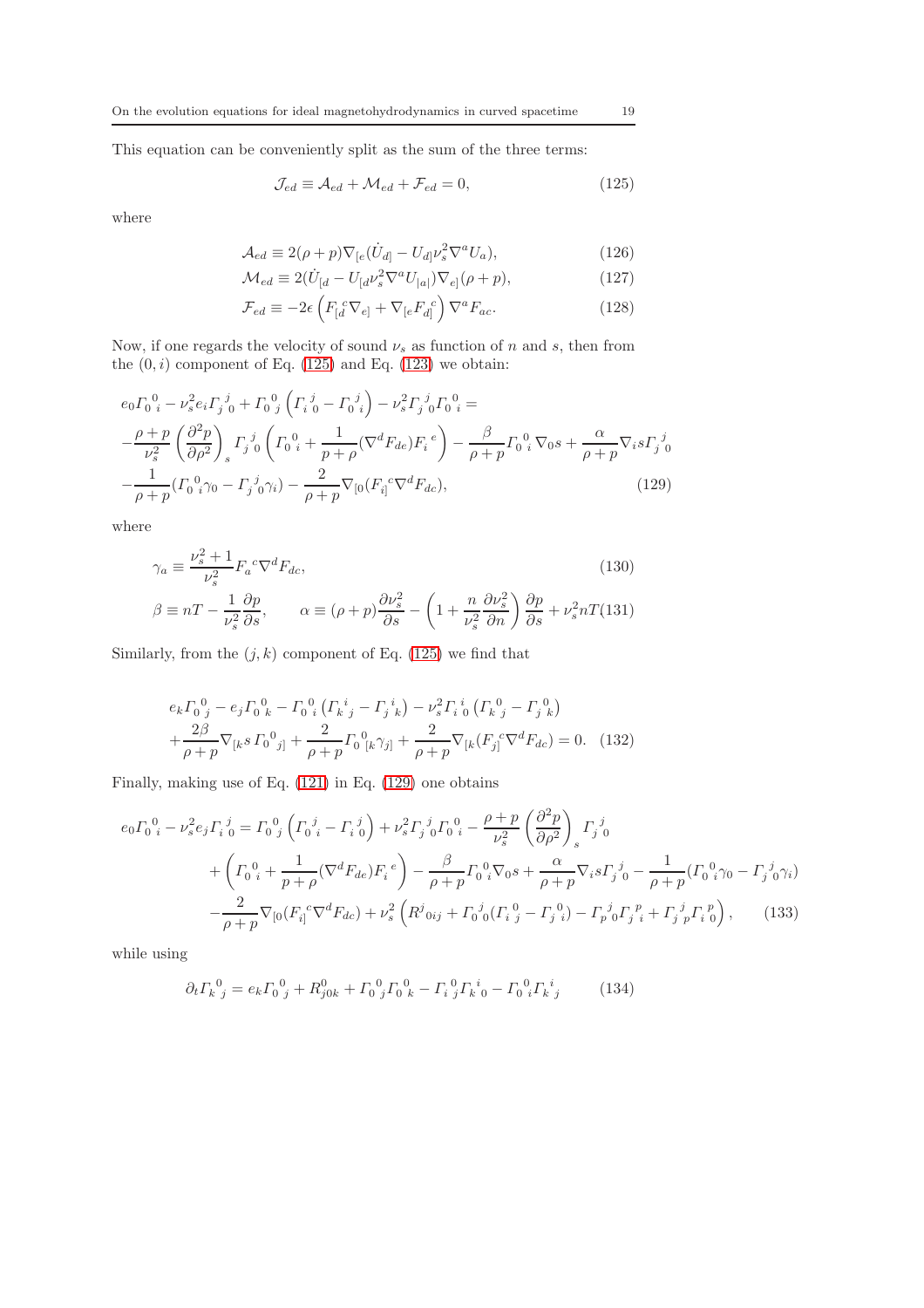from Eq.  $(7)$  in Eq.  $(132)$  gives

$$
e_0 F_k^0 - e_j F_0^0{}_k = -F_0^0{}_p (F_j^p{}_k - F_k^p{}_j) - \nu_s^2 F_i{}^i{}_0 (F_j^0{}_k - F_k^0{}_j) - \frac{2\beta}{\rho + p} \nabla_{[k} s F_0^0{}_j]
$$
  

$$
-\frac{2}{\rho + p} F_0^0{}_k \gamma_j{}_1 - \frac{2}{\rho + p} \nabla_{[k} (F_j^c \nabla^d F_{dc}) + R^0{}_{j0k} + F_0^0{}_j F_0^0{}_k - F_i^0{}_j^0 F_k{}^i{}_0 - F_0^0{}_i F_k{}^i{}_j. \tag{135}
$$

In all the previous it is understood that terms of the form  $\nabla^d F_{dc}$  are to be replaced using the relation

<span id="page-19-1"></span>
$$
\nabla^d F_{dc} = \psi_c = \rho_c U_c + \sigma E_c,\tag{136}
$$

where it is assumed that the charge density,  $\rho_c$ , is constant multiple of the fluid density,  $\rho = \rho \rho_c$ .

Remark. Important for the hyperbolicity of the evolution equations is that the term

$$
\frac{2}{\rho+p} \nabla_{[a} (F_{b]}^{\ \ c} \nabla^d F_{dc}),
$$

appearing in Eqs. [\(129\)](#page-18-1) and Eq. [\(132\)](#page-18-2), can be rewritten in terms of  $(\Gamma_{c\ d}^{\ a}, s_{a}, \mathcal{E}_{a})$ if one uses Eqs. [\(100\)](#page-15-2) and [\(136\)](#page-19-1).

### <span id="page-19-0"></span>4.6 Summary of the analysis

In this subsection we summarise our analysis of the evolution equations. Evolution equations for the independent components of the vector variable

<span id="page-19-2"></span>
$$
\mathbf{v} = \left( e_i^{\mu}, \Gamma_0^{\ 0}, \Gamma_i^{\ a}, \hat{E}_{ab}, \hat{B}_{ab}, E_a, B_a, \mathcal{E}_a, \mathcal{B}_a, n, s, s_a \right),\tag{137}
$$

have been constructed. The components of  $\Gamma_i^j{}_k$  not included in this list are determined by means of gauge conditions and symmetries. By construction, the electric and magnetic parts of the Weyl tensor are tracefree. This symmetry is disregarded in these considerations and is recovered by imposing it on the initial data. It can be shown that if these tensors are initially tracefree, then they will be also tracefree for all later times —see e.g. [\[2\]](#page-23-1).

The evolution equations for the independent components of the unknowns in [\(137\)](#page-19-2) and the underlying assumptions are given as follows:

(i) The propagation equation for the tetrad coefficients,  $e_i^{\mu}$ , is given by Eq. [\(120\)](#page-17-3) by virtue of the Lagrange condition  $U^a = e_0^a = \delta_0^a$ . Eq. [\(120\)](#page-17-3) has the same principal part than the corresponding equation in the uncharged case as described in [\[3\]](#page-23-2). It gives rise to a symmetric hyperbolic subsystem of equations.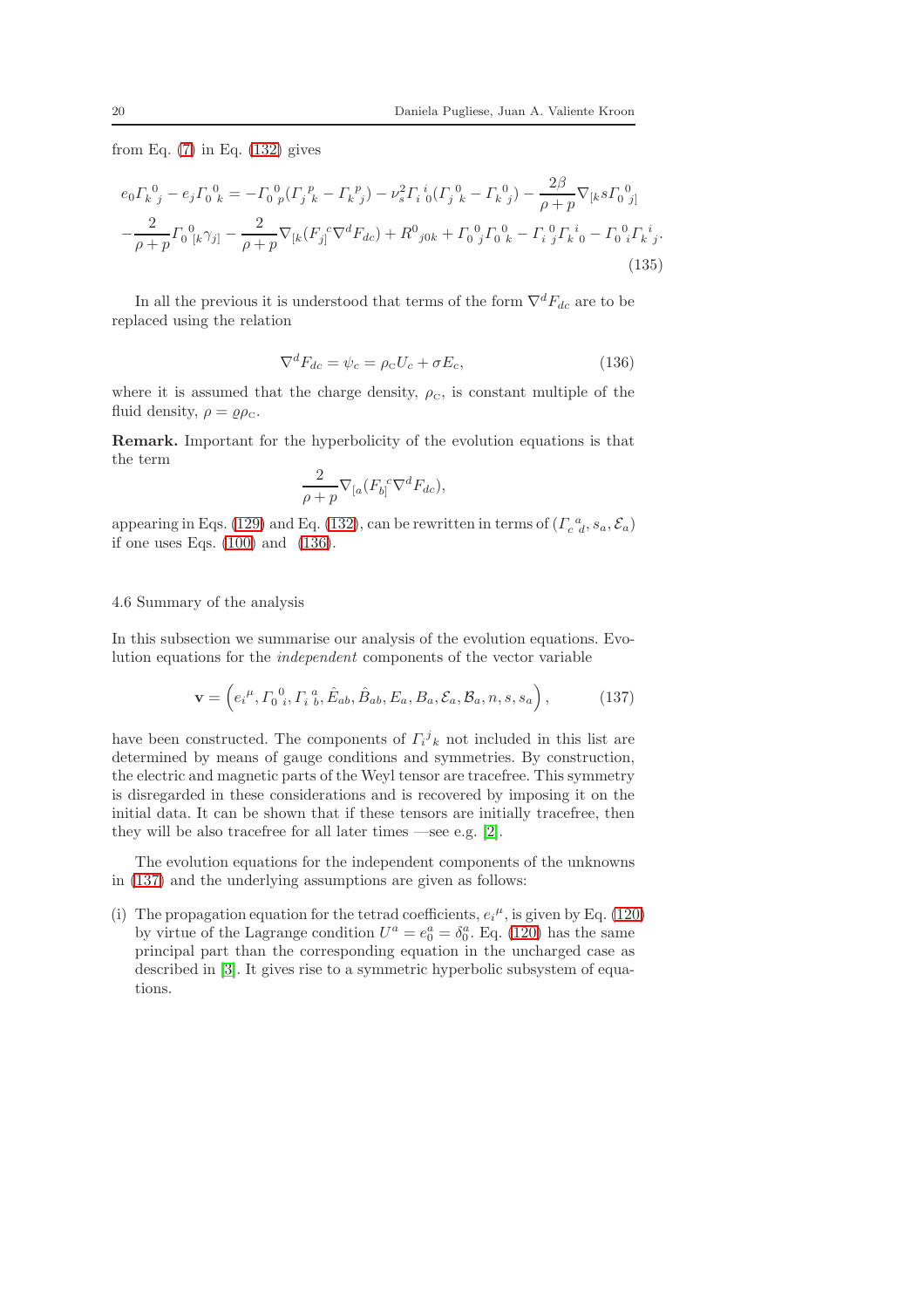- (ii) The connection coefficients,  $\Gamma_0^0$  and  $\Gamma_i^a$  are given, respectively, by Eqs. [\(129\)](#page-18-1) and Eq. [\(132\)](#page-18-2). In addition, the gauge condition,  $\Gamma_0^{\ j} = 0$ , is assumed. Eq. [\(121\)](#page-17-2) takes care of  $\Gamma_j^q$ . As in the case of the equations frame coefficients, Eqs.  $(129)$ ,  $(132)$  and  $(121)$  have the same principal part as in the uncharged case analysed in [\[3\]](#page-23-2). These equations again form a symmetric hyperbolic subsystem of equations.
- (iii) The evolution equations for the electric part,  $\hat{E}_{ab}$ , and the magnetic part,  $\hat{B}_{ab}$ , of the Weyl tensor are given, respectively, by Eqs. [\(91\)](#page-14-1) and [\(88\)](#page-13-0). As mentioned before, the tracefreeness of these tensors is not used to reduce the number of independent components. Thus one has 12 equations for equal number of components. Equations with a principal part of the form of Eqs. [\(91\)](#page-14-1) and [\(88\)](#page-13-0) are symmetric hyperbolic independently of the gauge choice —see e.g.  $[2]$ .
- (iv) The propagation equation for the electric part,  $E_a$ , and the magnetic part,  $B<sub>b</sub>$ , of the Faraday tensor are given, respectively, by Eqs. [\(40\)](#page-8-4) and [\(41\)](#page-8-4). The isotropic Ohm law, Eq. [\(45\)](#page-9-0) has been assume in the deduction of these equations. As in the case of the equations for the electric and magnetic parts of the Weyl tensor, the principal part of these equations is known to be hyperbolic independently of the gauge —again, see e.g. [\[2\]](#page-23-1).
- (v) The evolution equations for the electric part,  $\mathcal{E}_a$ , and magnetic part,  $\mathcal{B}_b$ , of the field  $\psi_{abc}$ , corresponding to the covariant derivative of the Faraday tensor are given, respectively, by Eqs. [\(118\)](#page-17-4) and [\(119\)](#page-17-4). These equations involve 24 equations for as many unknowns. Their structure is analogous to that of Eqs. [\(40\)](#page-8-4) and [\(41\)](#page-8-4), except that they contain an extra free index. As a consequence, their principal part gives rise to a symmetric hyperbolic subsystem.
- (vi) The evolution equation for the particle number density  $n$  is given by Eq. [\(58\)](#page-10-3). This equation is consistent with symmetric hyperbolicity as in the Lagrangian gauge all the derivatives of the flow vector  $U^a$  are replaced by connection coefficients, and thus, it contains no derivatives in the spatial directions.
- (vii) The evolution equation for the entropy per particle,  $s$ , is given by Eq. [\(59\)](#page-10-1) with the understanding that the covariant derivative of the Faraday tensor arising in the right-hand side is to be expressed in terms, either, of the auxiliary field  $\psi_{abc}$  or written in terms of the current vector  $J_a$  using the inhomogeneous Maxwell equation [\(30\)](#page-7-4).
- (viii) Finally the equation for  $s_a \equiv \nabla_a s$  is obtained by covariant differentiating Eq. [\(130\)](#page-18-3), commuting covariant derivatives and taking into account having in mind Eqs. [\(136\)](#page-19-1) and, again, [\(130\)](#page-18-3).

Summarising, Eqs. [\(40\)](#page-8-4), [\(41\)](#page-8-4), [\(58\)](#page-10-3), [\(88\)](#page-13-0), [\(91\)](#page-14-1), [\(118\)](#page-17-4), [\(119\)](#page-17-4), [\(120\)](#page-17-3), [\(121\)](#page-17-2), [\(129\)](#page-18-1), [\(132\)](#page-18-2) and [\(130\)](#page-18-3) provide the desired symmetric hyperbolic evolution system for the Einstein-charged perfect fluid system. This system can be written in the form

<span id="page-20-0"></span>
$$
\mathbf{A}^0 \partial_0 \mathbf{v} - \mathbf{A}^j \partial_j \mathbf{v} = \mathbf{B} \mathbf{v},\tag{138}
$$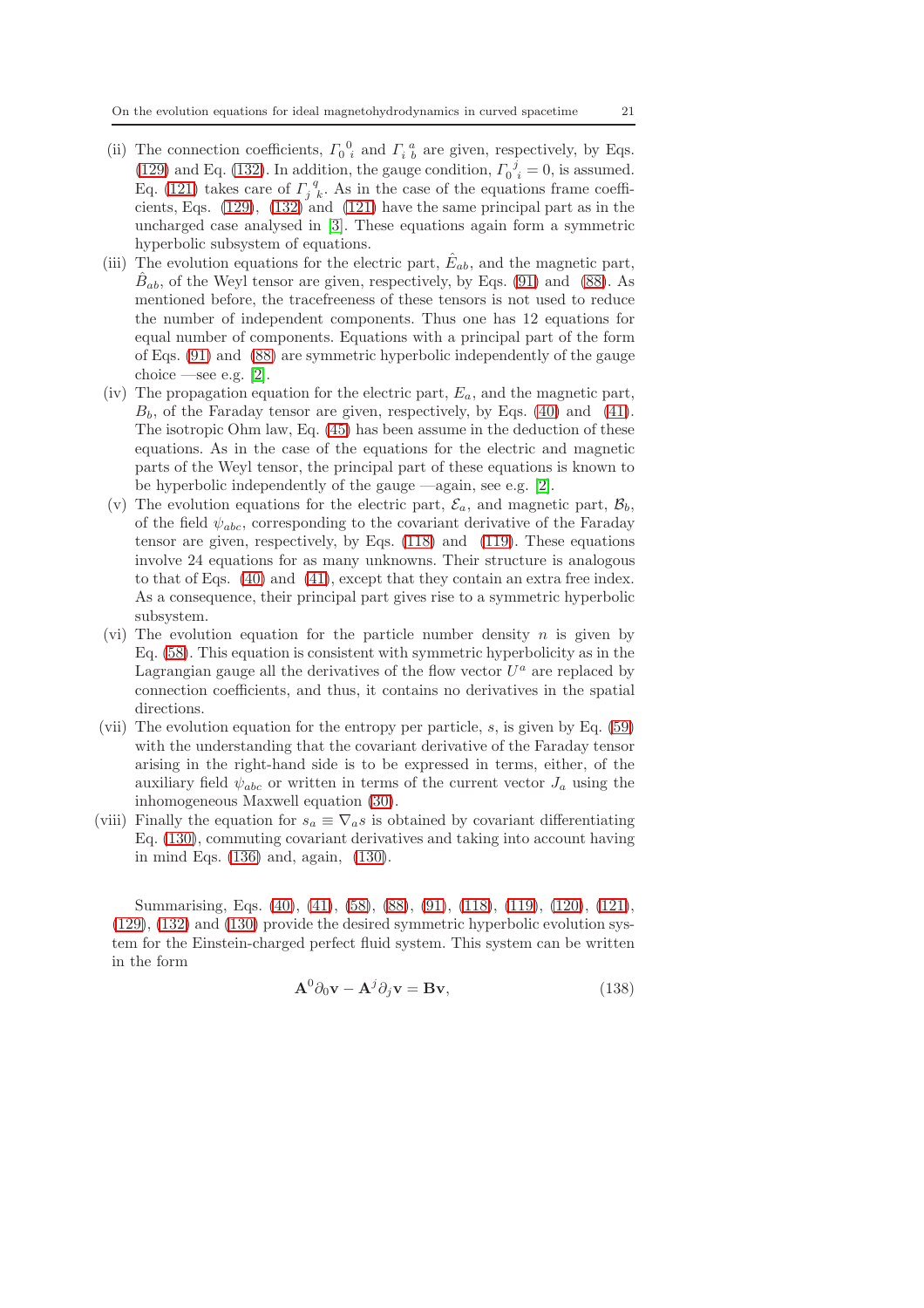where  $\mathbf{A}^{\mu} = \mathbf{A}^{0}(x^{\mu}, \mathbf{v})$  are matrix-valued function of the coordinates and the unknowns **v**, and  $\mathbf{A}^0$  is positive definite. The structure of the system [\(138\)](#page-20-0) ensures the existence of local solutions to the evolution equations. The analysis of whether these solutions give rise to a solution of the full Einstein-charged perfect fluid system requires the analysis of the propagation of the constraint equations. This is a computationally intensive argument which will be omitted here.

#### <span id="page-21-0"></span>4.7 Infinitely conductive plasma

A particularly important subcase of our previous analysis is that of an ideal conductive plasma, defined by the condition  $E_a = 0$  —ideal magnetohydrodynamics. The hyperbolic problem for this case can be naturally treated as a subcase of the general case in which the Faraday tensor has all the six independent components. In this case the vector variable v reduces to

$$
\mathbf{v} = \{e_i^{\mu}, \Gamma_0^0, \Gamma_i^a, \hat{E}_{ab}, \hat{B}_{ab}, B_a, \mathcal{E}_a, \mathcal{B}_a, n, s, s_a\}.
$$
 (139)

Notice that although  $E_a = 0$ , one nevertheless has a non-vanishing electric part of the auxiliary tensor  $\psi_{abc}$  as can be seen from  $\mathcal{E}_i = -\Gamma_{a}{}^{j}{}_{d}F_{ij}U^d$ .

In the infinitely conductive plasma case the system consisting of Eq. [\(30\)](#page-7-4), Eq. [\(50\)](#page-9-3), Eq. [\(51\)](#page-9-5), and Eq. [\(59\)](#page-10-1) reduces to

<span id="page-21-2"></span>
$$
U_a \nabla^a \rho + (p + \rho) \nabla^a U_a = 0, \qquad (140)
$$

$$
(p+\rho)U^a \nabla_a U^c - \epsilon h^{bc} \nabla_b p - \epsilon (\nabla^a F_{ad}) F_b^{\ d} h^{bc} = 0, \qquad (141)
$$

$$
U^a \nabla_a s = 0,\t\t(142)
$$

Remark 1. As a consequence of Eq. [\(142\)](#page-21-2) the entropy per particle is constant along the flow lines of the perfect fluid. This fact is translated into Eq. [\(142\)](#page-21-2), propagation equation for s, that implies the propagation equation  $\mathcal{L}_{USa} = 0$ .

Remark 2. Consistent with Ohm's law the source term of the Maxwell equation is in this case simply given by  $J_a = \rho_c U_a$ .

#### <span id="page-21-1"></span>5 Conclusions

In the present article we have revisited the issue of wellposedness initial value problem for the evolution equations of the Einstein-Maxwell-Euler system (a selfgravitating charged perfect fluid). Our analysis assumes a system consisting of a single relativistic perfect fluid obeying to a certain equation of state. The approach followed makes use of the well known  $1 + 3$  tetrad formalism by means of which the various tensorial quantities and equations are projected along the direction of the comoving observer and onto the orthogonal subspace. Following [\[3,](#page-23-2)[2\]](#page-23-1), we require the timelike vector of the orthonormal frame to follow the matter flow lines (Lagrangian gauge). Moreover, we assume the vector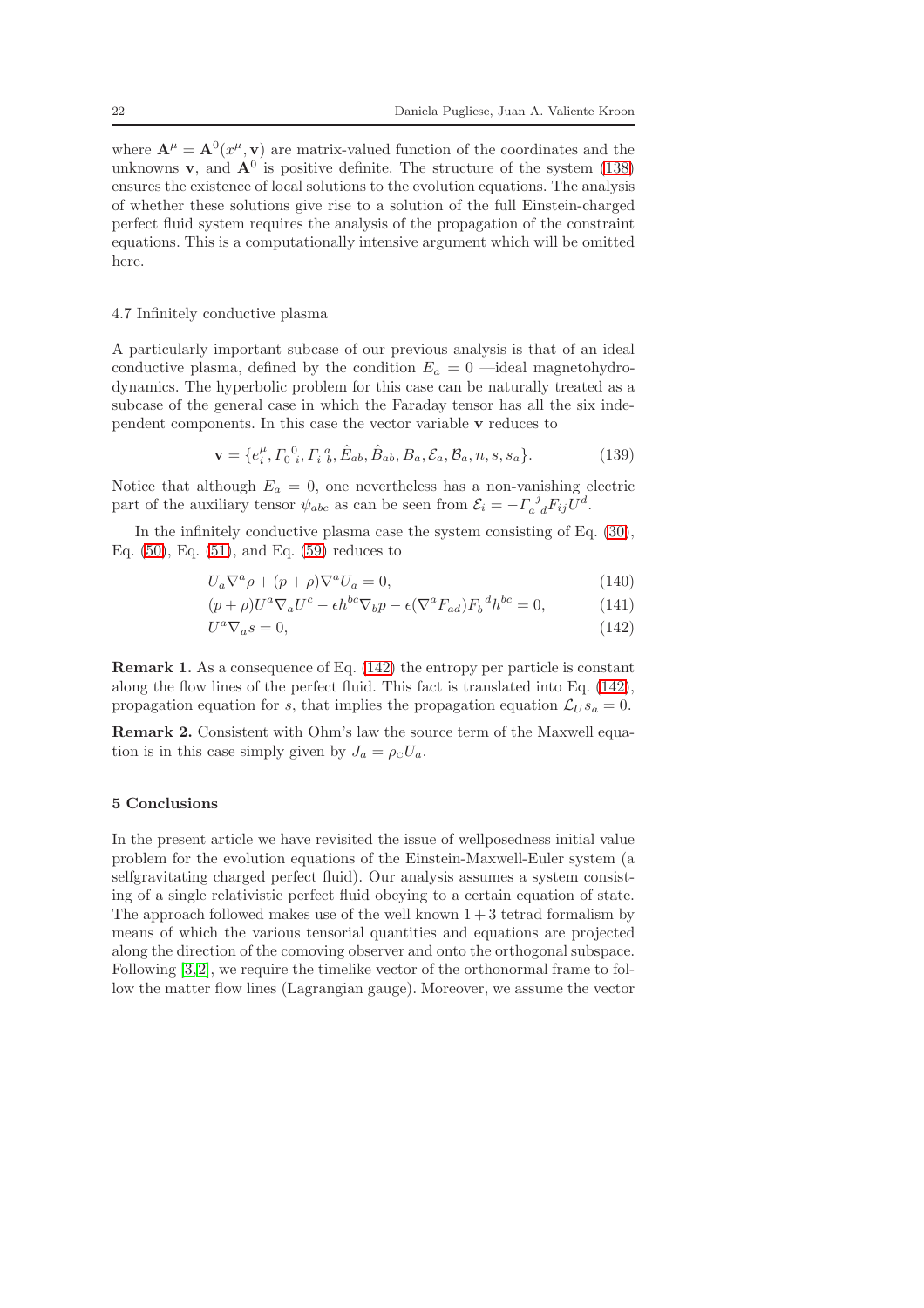fields tetrad to be Fermi transported in the direction of  $U$ , these conditions fix certain components of the connection.

A key feature of our analysis was the introduction of a rank 3 tensor  $\psi_{abc}$ corresponding to the covariant derivative of the Faraday tensor  $F_{ab}$ . The purpose of introducing this tensor was to ensure the symmetric hyperbolicity of the propagation equations for the components of the Weyl tensor. The symmetries of the tensor  $\psi_{abc}$  readily allow a decomposition analogous to that of the Faraday tensor into electric and magnetic parts.

#### Acknowledgments

DP gratefully acknowledges financial support from the A. Della Riccia Foundation. Part of this project was carried out while JAVK attended the programme on "The Dynamics of the Einstein Equations" at the International Erwin Schroödinger Institute in Vienna, Austria from July to September 2011. The hospitality of the Institute is kindly acknowledged.

#### <span id="page-22-0"></span>A On the equations of state

#### A.1 Homentropic flows

A fluid is said to be homeontropic is s is constant in space and time. In general, the equation of state is given by  $\rho = f(n, s)$ . Now, if one has an homeontropic flow, the latter can be written as  $\rho = f(n)$  —there is no dependence on s as it is constant. Now, if f is a differentiable function of n and  $f'(n) \neq 0$ , then one can write  $n = f^{-1}(\rho)$ . It then follows that

$$
p = n \frac{\partial \rho}{\partial n} - \rho,
$$
  
=  $nf'(n) - \rho,$   
=  $nf'(f^{-1}(\rho)) -$ 

 $\rho$ .

Thus, p is of the form  $p = h(\rho)$  —that is, one obtains a barotropic equation of state.

#### A.2 Conditions for a barotropic equation of state

In the previous section we have shown that the assumption of an homeontropic flow implies a barotropic equation of state. We now investigate more general situations for which one can have this type of equation of state.

Assume that  $p = h(p)$ . Then, from

$$
p(n,s) = n\left(\frac{\partial \rho}{\partial n}\right) - \rho(n,s)
$$

it follows that

$$
h(f(n, s)) = n\left(\frac{\partial f}{\partial n}\right) - f(n, s).
$$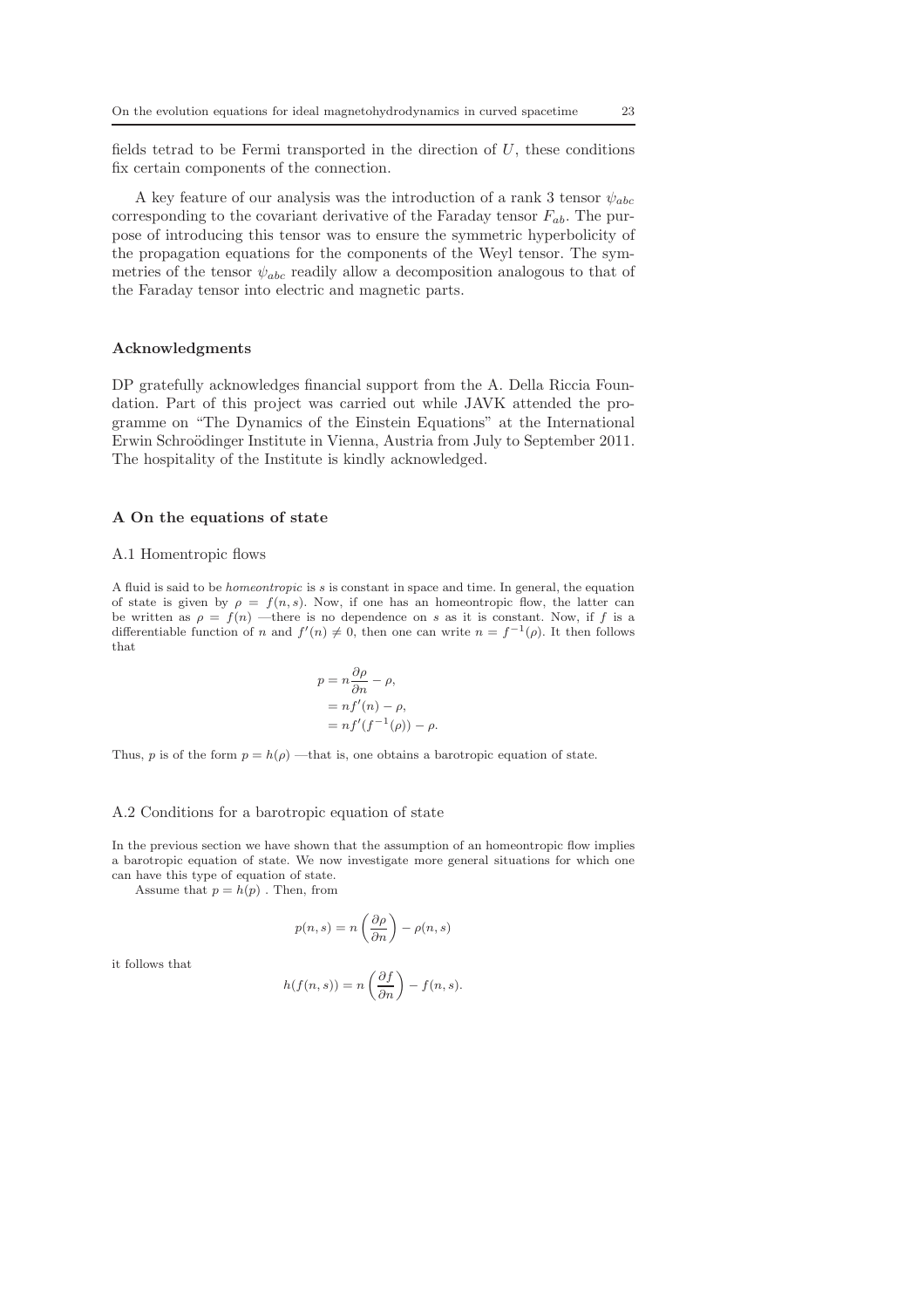The latter can be read as a (possibly non-linear) differential equation for  $f(n, s)$ . It can be integrated to obtain

$$
\exp\left(\int \frac{\mathrm{d}\mathbf{f}}{h(f)+f}\right)=g(s)n,
$$

where  $q(s)$  is an arbitrary function of s. This expression can be used to eliminate n from the discussion. In the case of a dust equation of state  $(p = 0)$ , the last relation reduces to

$$
\rho/n = g(s).
$$

#### References

- <span id="page-23-0"></span>1. H.-O. Kreiss & J. Lorenz, Stability for time-dependent differential equations, Acta Numerica 7(203) (1998).
- <span id="page-23-1"></span>2. H. Friedrich & A. D. Rendall, The Cauchy problem for the Einstein equations, Lect. Notes. Phys. 540, 127 (2000).
- <span id="page-23-2"></span>3. H. Friedrich, Evolution equations for gravitating ideal fluid bodies in general relativity, Phys. Rev. D 57, 2317 (1998).
- <span id="page-23-3"></span>4. H. Friedrich, Hyperbolic reductions for Einstein's equations, Class. Quantum Grav. 13, 1451 (1996).
- <span id="page-23-5"></span><span id="page-23-4"></span>5. O. Reula, Hyperbolic methods for Einstein's equations, Living Rev. Rel. 3, 1 (1998).
- 6. H. Friedrich, On the global existence and the asymptotic behaviour of solutions to the Einstein-Maxwell-Yang-Mills equations, J. Diff. geom. 34, 275 (1991).
- <span id="page-23-6"></span>7. G. F. R. Ellis & H. van Elst, Cosmological models: Cargese lectures 1998, NATO Adv. Study Inst. Ser. C. Math. Phys. Sci. 541, 1 (1998).
- <span id="page-23-8"></span><span id="page-23-7"></span>8. Y. Choquet-Bruhat, C. R. Acad. Sci. Paris 261, 354 (1965).
- 9. Y. Choquet-Bruhat, General Relativity and the Einstein equations, Oxford University Press, 2008.
- <span id="page-23-9"></span>10. Y. Choquet-Bruhat & H. Friedrich, Motion of isolated bodies, Class. Quantum Grav. 23, 5941 (2006).
- <span id="page-23-10"></span>11. O. Reula, Exponential decay for small nonlinear perturbations of expanding flat homogeneous cosmologies, Phys. Rev. D 60, 083507 (1999).
- <span id="page-23-11"></span>12. A. Alho, F. C. Mena, & J. A. Valiente Kroon, The Einstein-Friedrich-nonlinear scalar field system and the stability of scalar field Cosmologies, In [arXiv:1006.3778](http://arxiv.org/abs/1006.3778), 2010.
- <span id="page-23-12"></span>13. M. H. P. M. van Putten, Maxwell's Equations in Divergence Form for General Media with Applications to MHD, Comm. Math. Phys. 141, 63 (1991).
- <span id="page-23-13"></span>14. K. O. Friedrichs, On the laws of relativistic electro-magneto-fluid dynamics, Comm. Pure Appl. Math. 28, 749 (1974).
- <span id="page-23-14"></span>15. M. Renardy, Well-Posedness of the Hydrostatic MHD Equations, J. Math. Fluid Mech. (2011).
- <span id="page-23-15"></span>16. M. H. P. M. van Putten, Uniqueness in MHD in divergence form: Right nullvectors and well-posedness, J. Math. Phys. 43(6195) (2002).
- <span id="page-23-16"></span>17. A. Zenginoglu, Ideal magnetohydrodynamics in curved spacetime, Master thesis, University of Vienna, 2003.
- <span id="page-23-17"></span>18. Y. Choquet-Bruhat & J. W. York, Constraints and evolution in cosmology, Lect. Notes Phys. 592, 29 (2002).
- <span id="page-23-18"></span>19. T. W. Baumgarte & S. L. Shapiro, General relativistic magnetohydrodynamics for the numerical construction of dynamical spacetimes, Astrophys. J. 585, 921 (2003).
- <span id="page-23-19"></span>20. M. Shibata & Y. Sekiguchi, Magnetohydrodynamics in full general relativity: formulations and tests, Phys. Rev. D 72, 044014 (2005).
- <span id="page-23-20"></span>21. Z. B. Etienne, Y. T. Liu, & S. L. Shapiro, Relativistic magnetohydrodynamics in dynamical spacetimes: a new AMR implementation, Phys. Rev. D 82, 084031 (2010).
- <span id="page-23-22"></span><span id="page-23-21"></span>22. J. A. Font, Numerical hydrodynamics in general relativity, Living Rev. Rel. 6 (2003).
- 23. M. Alcubierre, *Introduction to*  $3 + 1$  *numerical Relativity*, Oxford University Press, 2008.